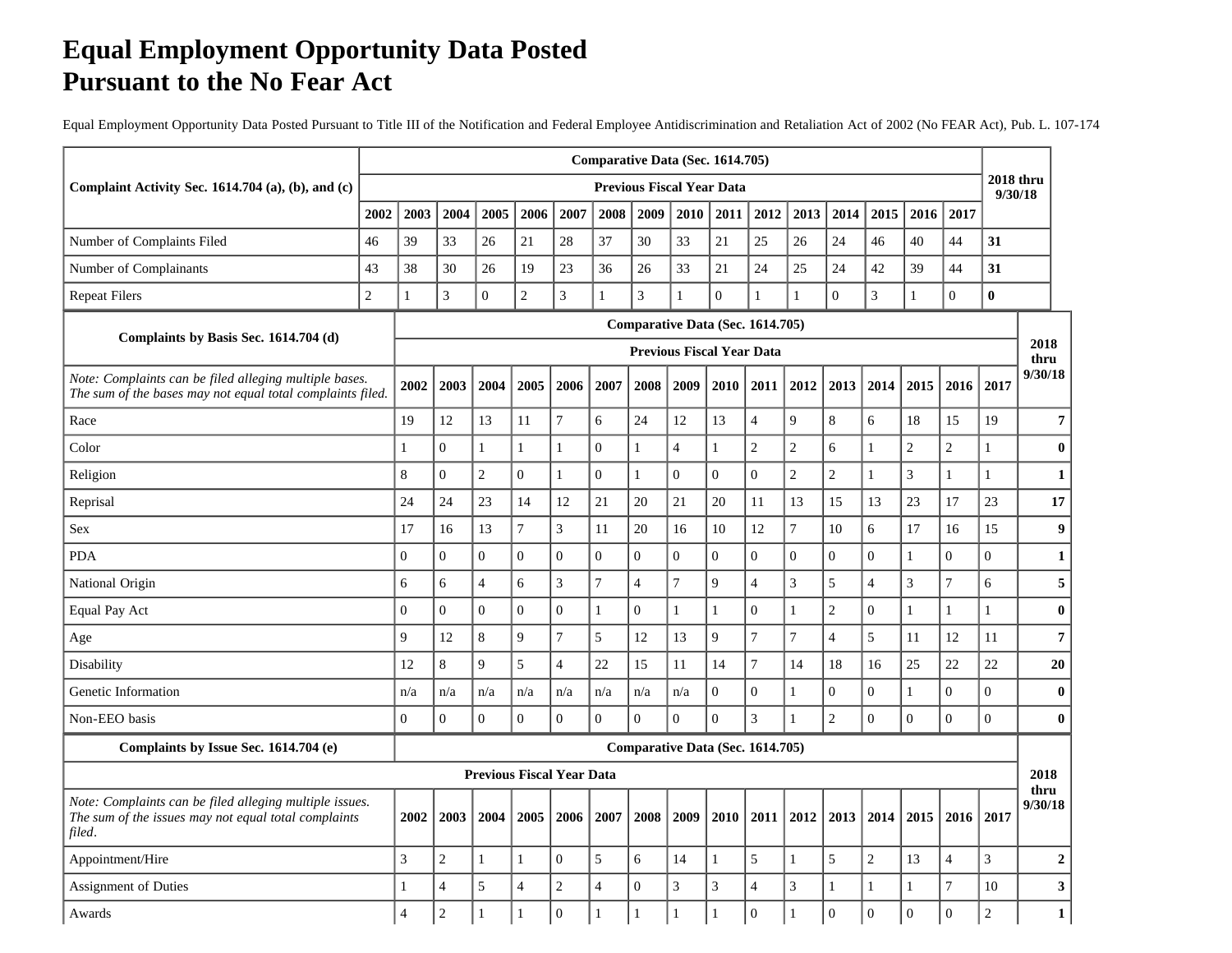| Conversion to Full-time<br>$\mathbf{0}$<br>$\overline{0}$<br>$\overline{0}$<br>$\overline{0}$<br>$\overline{0}$<br>$\overline{0}$<br>$\mathbf{0}$<br>$\mathbf{0}$<br>$\overline{0}$<br>$\mathbf{0}$<br>$\boldsymbol{0}$<br>$\mathbf{0}$<br>$\boldsymbol{0}$<br>$\boldsymbol{0}$<br>$\mathbf{0}$<br>$\bf{0}$<br>$\mathbf{1}$<br><b>Disciplinary Action</b><br>$\boldsymbol{0}$<br>$\sqrt{5}$<br>$\boldsymbol{0}$<br>Demotion<br>$\boldsymbol{2}$<br>$\mathbf{0}$<br>$\boldsymbol{0}$<br>$\mathbf{1}$<br>$\boldsymbol{0}$<br>$\boldsymbol{0}$<br>$\boldsymbol{0}$<br>$\boldsymbol{0}$<br>$\boldsymbol{0}$<br>$\mathbf{0}$<br>$\boldsymbol{0}$<br>$\boldsymbol{0}$<br>$\bf{0}$<br>1<br>$\boldsymbol{0}$<br>$\sqrt{2}$<br>$\sqrt{2}$<br>5<br>$\boldsymbol{0}$<br>$\overline{0}$<br>$\sqrt{2}$<br>$\overline{2}$<br>$\boldsymbol{0}$<br>Reprimand<br>3<br>$\mathbf{1}$<br>$\overline{0}$<br>$\mathbf{1}$<br>$\mathbf{1}$<br>$\bf{0}$<br>1<br>1<br>$\overline{3}$<br>$\boldsymbol{0}$<br>$\overline{2}$<br>$\overline{0}$<br>$\overline{2}$<br>$\sqrt{6}$<br>$\overline{0}$<br>$\boldsymbol{0}$<br>$\boldsymbol{0}$<br>$\overline{0}$<br>Removal<br>$\mathbf{0}$<br>$\mathbf{1}$<br>$\mathbf{1}$<br>$\mathbf{0}$<br>$\mathbf{1}$<br>1<br>1<br>$\overline{c}$<br>$\overline{c}$<br>$\boldsymbol{0}$<br>$\boldsymbol{0}$<br>$\boldsymbol{0}$<br>$\boldsymbol{0}$<br>Suspension<br>$\overline{0}$<br>$\overline{0}$<br>$\boldsymbol{0}$<br>$\mathbf{1}$<br>$\boldsymbol{0}$<br>$\mathbf{1}$<br>$\overline{c}$<br>$\mathbf{0}$<br>$\mathbf{1}$<br>$\mathbf{1}$<br>1<br>$\overline{0}$<br>$\boldsymbol{0}$<br>$\boldsymbol{0}$<br>$\boldsymbol{0}$<br>$\boldsymbol{0}$<br>$\overline{0}$<br>$\boldsymbol{0}$<br>$\mathbf{1}$<br>$\overline{0}$<br>$\boldsymbol{0}$<br>$\boldsymbol{0}$<br>$\mathbf{0}$<br>$\boldsymbol{0}$<br>$\overline{0}$<br>$\bf{0}$<br>Other<br>$\mathbf{1}$<br>$\mathbf{1}$<br>$\boldsymbol{0}$<br>$\boldsymbol{0}$<br>$\boldsymbol{0}$<br>$\boldsymbol{0}$<br>$\overline{0}$<br>$\boldsymbol{0}$<br>$\sqrt{2}$<br>$\boldsymbol{0}$<br>$\overline{0}$<br>$\boldsymbol{0}$<br>$\boldsymbol{0}$<br>Duty Hours<br>$\mathbf{0}$<br>0<br>$\mathbf{1}$<br>$\bf{0}$<br>9<br>$\overline{c}$<br>$\sqrt{6}$<br>$\sqrt{5}$<br>$\overline{c}$<br>7<br>11<br>11<br>$\overline{c}$<br>$\overline{4}$<br>15<br><b>Evaluation Appraisal</b><br>6<br>$\overline{4}$<br>5<br>$\mathbf{1}$<br>1<br>$\boldsymbol{0}$<br>$\boldsymbol{0}$<br>$\overline{0}$<br>$\overline{0}$<br>$\boldsymbol{0}$<br>$\boldsymbol{0}$<br>$\overline{0}$<br>$\overline{0}$<br>$\overline{0}$<br>$\boldsymbol{0}$<br>$\overline{0}$<br>$\mathbf{0}$<br>$\mathbf{0}$<br>$\boldsymbol{0}$<br>$\mathbf{0}$<br>$\bf{0}$<br>Examination/Test<br>$\mathbf{1}$<br><b>Harassment</b><br>$\,8\,$<br>13<br>Non-Sexual<br>18<br>13<br>12<br>14<br>3<br>3<br>13<br>12<br>$10\,$<br>14<br>19<br>11<br>6<br>16<br>16<br>$\sqrt{2}$<br>$\boldsymbol{0}$<br>$\mathfrak{Z}$<br>$\overline{0}$<br>$\overline{0}$<br>$\overline{0}$<br>$\mathbf{1}$<br>$\boldsymbol{0}$<br>$\,1\,$<br>$\boldsymbol{0}$<br>$\boldsymbol{0}$<br>$\overline{4}$<br>Sexual<br>1<br>3<br>1<br>1<br>$\mathbf{0}$<br>$\boldsymbol{0}$<br>$\overline{0}$<br>$\overline{0}$<br>$\overline{0}$<br>$\overline{0}$<br>$\mathbf{0}$<br>$\boldsymbol{0}$<br>$\overline{0}$<br>$\boldsymbol{0}$<br>$\overline{0}$<br>$\boldsymbol{0}$<br>$\overline{0}$<br>$\boldsymbol{0}$<br>Medical Examination<br>$\mathbf{0}$<br>$\overline{0}$<br>$\bf{0}$<br>$\overline{3}$<br>$\mathfrak{S}$<br>$\overline{c}$<br>$\overline{c}$<br>$\sqrt{2}$<br>$\sqrt{2}$<br>$\overline{0}$<br>$\overline{c}$<br>$\overline{2}$<br>$\sqrt{2}$<br>$\overline{0}$<br>$\overline{0}$<br>$\boldsymbol{0}$<br>$\mathbf{1}$<br>$\mathbf{0}$<br>Pay (Including Overtime)<br>$\bf{0}$<br>1<br>$\overline{c}$<br>$8\,$<br>$\overline{4}$<br>3<br>$\overline{4}$<br>29<br>$\boldsymbol{0}$<br>$\sqrt{2}$<br>$\epsilon$<br>12<br>Promotion/Non-Selection<br>$\overline{4}$<br>17<br>12<br>13<br>3<br>16<br>1<br>Reassignment<br>$\mathbf{0}$<br>$\boldsymbol{0}$<br>$\boldsymbol{0}$<br>Denied<br>$\boldsymbol{2}$<br>$\mathfrak{Z}$<br>$\boldsymbol{0}$<br>$\boldsymbol{0}$<br>$\overline{0}$<br>$\boldsymbol{0}$<br>$\mathbf{0}$<br>$\mathbf{0}$<br>$\bf{0}$<br>$\mathbf{1}$<br>1<br>$\mathbf{1}$<br>1<br>1<br>$\sqrt{2}$<br>$\overline{c}$<br>$\sqrt{2}$<br>$\boldsymbol{0}$<br>$\mathbf{0}$<br>$\sqrt{2}$<br>$\boldsymbol{0}$<br>$\mathbf{1}$<br>$\overline{0}$<br>$\mathbf{0}$<br>$\overline{c}$<br>Directed<br>$\mathbf{1}$<br>$\bf{0}$<br>$\mathbf{1}$<br>1<br>1<br>$\overline{7}$<br>$\sqrt{5}$<br>$\mathfrak{S}$<br>$\mathfrak{Z}$<br>3<br>$\boldsymbol{7}$<br>$\,8\,$<br>$8\,$<br>$\tau$<br>$\boldsymbol{2}$<br>3<br>$\overline{c}$<br>6<br>9<br>8<br>Reasonable Accommodation<br>$\mathbf{1}$<br>11<br>$\overline{0}$<br>$\mathbf{0}$<br>$\overline{0}$<br>$\overline{0}$<br>$\overline{0}$<br>$\overline{0}$<br>$\overline{0}$<br>$\boldsymbol{0}$<br>$\boldsymbol{0}$<br>$\overline{0}$<br>$\overline{0}$<br>$\overline{0}$<br>$\overline{0}$<br>$\overline{0}$<br>6<br>$\Omega$<br>Reinstatement<br>$\bf{0}$<br>$\boldsymbol{0}$<br>$\sqrt{2}$<br>$\boldsymbol{0}$<br>$\overline{0}$<br>$\overline{0}$<br>$\overline{0}$<br>$\boldsymbol{0}$<br>$\overline{0}$<br>$\boldsymbol{0}$<br>$\overline{0}$<br>$\mathbf{1}$<br>$\bf{0}$<br>Retirement<br>1<br>1<br>1<br>1<br>$\sqrt{2}$<br>$\boldsymbol{7}$<br>3<br>$\sqrt{5}$<br>$\epsilon$<br>$\tau$<br>$\mathfrak{Z}$<br>$\overline{7}$<br>$\overline{0}$<br>$\boldsymbol{0}$<br>$\sqrt{2}$<br>$\sqrt{2}$<br>$\mathbf{0}$<br>$\mathbf{0}$<br>$\mathbf{1}$<br>$\bf{0}$<br>Termination<br>$\mathbf{1}$<br>$\boldsymbol{7}$<br>$\sqrt{5}$<br>9<br>9<br>9<br>$\overline{7}$<br>$\sqrt{6}$<br>6<br>$\boldsymbol{7}$<br>$\,8\,$<br>9<br>15<br>10<br>6<br>13<br>19<br>10<br>Terms/Conditions of Employment<br>3<br>$\overline{0}$<br>$\boldsymbol{0}$<br>$\boldsymbol{0}$<br>$\overline{0}$<br>$\overline{2}$<br>$\overline{0}$<br>$\mathbf{0}$<br>$\overline{0}$<br>$\mathfrak{2}$<br>Time and Attendance<br>$\overline{4}$<br>1<br>1<br>1<br>$\mathbf{1}$<br>1<br>$\Omega$<br>8<br>$\overline{\Lambda}$<br>$\mathcal{D}$<br>$\mathcal{D}$<br>$\overline{5}$<br>$\mathcal{F}$<br>$\overline{5}$<br>54<br>$\Omega$<br>$\Omega$<br>Training<br>3<br>$\overline{2}$<br>$\boldsymbol{0}$<br>$\mathfrak{Z}$<br>$\boldsymbol{0}$<br>$\mathbf{0}$<br>$\overline{0}$<br>$12\,$<br>$\overline{c}$<br>$\tau$<br>6<br>$\overline{0}$<br>$\mathbf{0}$<br>$\overline{0}$<br>$\mathbf{0}$<br>$\bf{0}$<br>Other<br>6<br><b>Processing Time</b><br>Comparative Data (Sec. 1614.705)<br>Sec. 1614.704(f) the average length of time<br>Previous Fiscal Year Data<br>it has taken an agency to complete, |                                              |      |      |      |  |      |      |      |  |      |      |      |  |      |      |      |      |         |
|------------------------------------------------------------------------------------------------------------------------------------------------------------------------------------------------------------------------------------------------------------------------------------------------------------------------------------------------------------------------------------------------------------------------------------------------------------------------------------------------------------------------------------------------------------------------------------------------------------------------------------------------------------------------------------------------------------------------------------------------------------------------------------------------------------------------------------------------------------------------------------------------------------------------------------------------------------------------------------------------------------------------------------------------------------------------------------------------------------------------------------------------------------------------------------------------------------------------------------------------------------------------------------------------------------------------------------------------------------------------------------------------------------------------------------------------------------------------------------------------------------------------------------------------------------------------------------------------------------------------------------------------------------------------------------------------------------------------------------------------------------------------------------------------------------------------------------------------------------------------------------------------------------------------------------------------------------------------------------------------------------------------------------------------------------------------------------------------------------------------------------------------------------------------------------------------------------------------------------------------------------------------------------------------------------------------------------------------------------------------------------------------------------------------------------------------------------------------------------------------------------------------------------------------------------------------------------------------------------------------------------------------------------------------------------------------------------------------------------------------------------------------------------------------------------------------------------------------------------------------------------------------------------------------------------------------------------------------------------------------------------------------------------------------------------------------------------------------------------------------------------------------------------------------------------------------------------------------------------------------------------------------------------------------------------------------------------------------------------------------------------------------------------------------------------------------------------------------------------------------------------------------------------------------------------------------------------------------------------------------------------------------------------------------------------------------------------------------------------------------------------------------------------------------------------------------------------------------------------------------------------------------------------------------------------------------------------------------------------------------------------------------------------------------------------------------------------------------------------------------------------------------------------------------------------------------------------------------------------------------------------------------------------------------------------------------------------------------------------------------------------------------------------------------------------------------------------------------------------------------------------------------------------------------------------------------------------------------------------------------------------------------------------------------------------------------------------------------------------------------------------------------------------------------------------------------------------------------------------------------------------------------------------------------------------------------------------------------------------------------------------------------------------------------------------------------------------------------------------------------------------------------------------------------------------------------------------------------------------------------------------------------------------------------------------------------------------------------------------------------------------------------------------------------------------------------------------------------------------------------------------------------------------------------------------------------------------------------------------------------------------------------------------------------------------------------------------------------------------------------------------------------------------------------------------------------------------------------------------------------------------------------------------------------------------------------------------------------------------------------------------------------------------------------------------------------------------------------------------------------------------------------------------------------------------------------------------------------------------------------------------------------------------------------------------------------------------------------------------------------------------------------------------------------------------------------------------------------------------------------------------------------------------------------------------------------------------------------------------------------------------------------------------------------------------------------------------------------------|----------------------------------------------|------|------|------|--|------|------|------|--|------|------|------|--|------|------|------|------|---------|
|                                                                                                                                                                                                                                                                                                                                                                                                                                                                                                                                                                                                                                                                                                                                                                                                                                                                                                                                                                                                                                                                                                                                                                                                                                                                                                                                                                                                                                                                                                                                                                                                                                                                                                                                                                                                                                                                                                                                                                                                                                                                                                                                                                                                                                                                                                                                                                                                                                                                                                                                                                                                                                                                                                                                                                                                                                                                                                                                                                                                                                                                                                                                                                                                                                                                                                                                                                                                                                                                                                                                                                                                                                                                                                                                                                                                                                                                                                                                                                                                                                                                                                                                                                                                                                                                                                                                                                                                                                                                                                                                                                                                                                                                                                                                                                                                                                                                                                                                                                                                                                                                                                                                                                                                                                                                                                                                                                                                                                                                                                                                                                                                                                                                                                                                                                                                                                                                                                                                                                                                                                                                                                                                                                                                                                                                                                                                                                                                                                                                                                                                                                                                                                                                                                                              |                                              |      |      |      |  |      |      |      |  |      |      |      |  |      |      |      |      |         |
|                                                                                                                                                                                                                                                                                                                                                                                                                                                                                                                                                                                                                                                                                                                                                                                                                                                                                                                                                                                                                                                                                                                                                                                                                                                                                                                                                                                                                                                                                                                                                                                                                                                                                                                                                                                                                                                                                                                                                                                                                                                                                                                                                                                                                                                                                                                                                                                                                                                                                                                                                                                                                                                                                                                                                                                                                                                                                                                                                                                                                                                                                                                                                                                                                                                                                                                                                                                                                                                                                                                                                                                                                                                                                                                                                                                                                                                                                                                                                                                                                                                                                                                                                                                                                                                                                                                                                                                                                                                                                                                                                                                                                                                                                                                                                                                                                                                                                                                                                                                                                                                                                                                                                                                                                                                                                                                                                                                                                                                                                                                                                                                                                                                                                                                                                                                                                                                                                                                                                                                                                                                                                                                                                                                                                                                                                                                                                                                                                                                                                                                                                                                                                                                                                                                              |                                              |      |      |      |  |      |      |      |  |      |      |      |  |      |      |      |      |         |
|                                                                                                                                                                                                                                                                                                                                                                                                                                                                                                                                                                                                                                                                                                                                                                                                                                                                                                                                                                                                                                                                                                                                                                                                                                                                                                                                                                                                                                                                                                                                                                                                                                                                                                                                                                                                                                                                                                                                                                                                                                                                                                                                                                                                                                                                                                                                                                                                                                                                                                                                                                                                                                                                                                                                                                                                                                                                                                                                                                                                                                                                                                                                                                                                                                                                                                                                                                                                                                                                                                                                                                                                                                                                                                                                                                                                                                                                                                                                                                                                                                                                                                                                                                                                                                                                                                                                                                                                                                                                                                                                                                                                                                                                                                                                                                                                                                                                                                                                                                                                                                                                                                                                                                                                                                                                                                                                                                                                                                                                                                                                                                                                                                                                                                                                                                                                                                                                                                                                                                                                                                                                                                                                                                                                                                                                                                                                                                                                                                                                                                                                                                                                                                                                                                                              |                                              |      |      |      |  |      |      |      |  |      |      |      |  |      |      |      |      |         |
|                                                                                                                                                                                                                                                                                                                                                                                                                                                                                                                                                                                                                                                                                                                                                                                                                                                                                                                                                                                                                                                                                                                                                                                                                                                                                                                                                                                                                                                                                                                                                                                                                                                                                                                                                                                                                                                                                                                                                                                                                                                                                                                                                                                                                                                                                                                                                                                                                                                                                                                                                                                                                                                                                                                                                                                                                                                                                                                                                                                                                                                                                                                                                                                                                                                                                                                                                                                                                                                                                                                                                                                                                                                                                                                                                                                                                                                                                                                                                                                                                                                                                                                                                                                                                                                                                                                                                                                                                                                                                                                                                                                                                                                                                                                                                                                                                                                                                                                                                                                                                                                                                                                                                                                                                                                                                                                                                                                                                                                                                                                                                                                                                                                                                                                                                                                                                                                                                                                                                                                                                                                                                                                                                                                                                                                                                                                                                                                                                                                                                                                                                                                                                                                                                                                              |                                              |      |      |      |  |      |      |      |  |      |      |      |  |      |      |      |      |         |
|                                                                                                                                                                                                                                                                                                                                                                                                                                                                                                                                                                                                                                                                                                                                                                                                                                                                                                                                                                                                                                                                                                                                                                                                                                                                                                                                                                                                                                                                                                                                                                                                                                                                                                                                                                                                                                                                                                                                                                                                                                                                                                                                                                                                                                                                                                                                                                                                                                                                                                                                                                                                                                                                                                                                                                                                                                                                                                                                                                                                                                                                                                                                                                                                                                                                                                                                                                                                                                                                                                                                                                                                                                                                                                                                                                                                                                                                                                                                                                                                                                                                                                                                                                                                                                                                                                                                                                                                                                                                                                                                                                                                                                                                                                                                                                                                                                                                                                                                                                                                                                                                                                                                                                                                                                                                                                                                                                                                                                                                                                                                                                                                                                                                                                                                                                                                                                                                                                                                                                                                                                                                                                                                                                                                                                                                                                                                                                                                                                                                                                                                                                                                                                                                                                                              |                                              |      |      |      |  |      |      |      |  |      |      |      |  |      |      |      |      |         |
|                                                                                                                                                                                                                                                                                                                                                                                                                                                                                                                                                                                                                                                                                                                                                                                                                                                                                                                                                                                                                                                                                                                                                                                                                                                                                                                                                                                                                                                                                                                                                                                                                                                                                                                                                                                                                                                                                                                                                                                                                                                                                                                                                                                                                                                                                                                                                                                                                                                                                                                                                                                                                                                                                                                                                                                                                                                                                                                                                                                                                                                                                                                                                                                                                                                                                                                                                                                                                                                                                                                                                                                                                                                                                                                                                                                                                                                                                                                                                                                                                                                                                                                                                                                                                                                                                                                                                                                                                                                                                                                                                                                                                                                                                                                                                                                                                                                                                                                                                                                                                                                                                                                                                                                                                                                                                                                                                                                                                                                                                                                                                                                                                                                                                                                                                                                                                                                                                                                                                                                                                                                                                                                                                                                                                                                                                                                                                                                                                                                                                                                                                                                                                                                                                                                              |                                              |      |      |      |  |      |      |      |  |      |      |      |  |      |      |      |      |         |
|                                                                                                                                                                                                                                                                                                                                                                                                                                                                                                                                                                                                                                                                                                                                                                                                                                                                                                                                                                                                                                                                                                                                                                                                                                                                                                                                                                                                                                                                                                                                                                                                                                                                                                                                                                                                                                                                                                                                                                                                                                                                                                                                                                                                                                                                                                                                                                                                                                                                                                                                                                                                                                                                                                                                                                                                                                                                                                                                                                                                                                                                                                                                                                                                                                                                                                                                                                                                                                                                                                                                                                                                                                                                                                                                                                                                                                                                                                                                                                                                                                                                                                                                                                                                                                                                                                                                                                                                                                                                                                                                                                                                                                                                                                                                                                                                                                                                                                                                                                                                                                                                                                                                                                                                                                                                                                                                                                                                                                                                                                                                                                                                                                                                                                                                                                                                                                                                                                                                                                                                                                                                                                                                                                                                                                                                                                                                                                                                                                                                                                                                                                                                                                                                                                                              |                                              |      |      |      |  |      |      |      |  |      |      |      |  |      |      |      |      |         |
|                                                                                                                                                                                                                                                                                                                                                                                                                                                                                                                                                                                                                                                                                                                                                                                                                                                                                                                                                                                                                                                                                                                                                                                                                                                                                                                                                                                                                                                                                                                                                                                                                                                                                                                                                                                                                                                                                                                                                                                                                                                                                                                                                                                                                                                                                                                                                                                                                                                                                                                                                                                                                                                                                                                                                                                                                                                                                                                                                                                                                                                                                                                                                                                                                                                                                                                                                                                                                                                                                                                                                                                                                                                                                                                                                                                                                                                                                                                                                                                                                                                                                                                                                                                                                                                                                                                                                                                                                                                                                                                                                                                                                                                                                                                                                                                                                                                                                                                                                                                                                                                                                                                                                                                                                                                                                                                                                                                                                                                                                                                                                                                                                                                                                                                                                                                                                                                                                                                                                                                                                                                                                                                                                                                                                                                                                                                                                                                                                                                                                                                                                                                                                                                                                                                              |                                              |      |      |      |  |      |      |      |  |      |      |      |  |      |      |      |      |         |
|                                                                                                                                                                                                                                                                                                                                                                                                                                                                                                                                                                                                                                                                                                                                                                                                                                                                                                                                                                                                                                                                                                                                                                                                                                                                                                                                                                                                                                                                                                                                                                                                                                                                                                                                                                                                                                                                                                                                                                                                                                                                                                                                                                                                                                                                                                                                                                                                                                                                                                                                                                                                                                                                                                                                                                                                                                                                                                                                                                                                                                                                                                                                                                                                                                                                                                                                                                                                                                                                                                                                                                                                                                                                                                                                                                                                                                                                                                                                                                                                                                                                                                                                                                                                                                                                                                                                                                                                                                                                                                                                                                                                                                                                                                                                                                                                                                                                                                                                                                                                                                                                                                                                                                                                                                                                                                                                                                                                                                                                                                                                                                                                                                                                                                                                                                                                                                                                                                                                                                                                                                                                                                                                                                                                                                                                                                                                                                                                                                                                                                                                                                                                                                                                                                                              |                                              |      |      |      |  |      |      |      |  |      |      |      |  |      |      |      |      |         |
|                                                                                                                                                                                                                                                                                                                                                                                                                                                                                                                                                                                                                                                                                                                                                                                                                                                                                                                                                                                                                                                                                                                                                                                                                                                                                                                                                                                                                                                                                                                                                                                                                                                                                                                                                                                                                                                                                                                                                                                                                                                                                                                                                                                                                                                                                                                                                                                                                                                                                                                                                                                                                                                                                                                                                                                                                                                                                                                                                                                                                                                                                                                                                                                                                                                                                                                                                                                                                                                                                                                                                                                                                                                                                                                                                                                                                                                                                                                                                                                                                                                                                                                                                                                                                                                                                                                                                                                                                                                                                                                                                                                                                                                                                                                                                                                                                                                                                                                                                                                                                                                                                                                                                                                                                                                                                                                                                                                                                                                                                                                                                                                                                                                                                                                                                                                                                                                                                                                                                                                                                                                                                                                                                                                                                                                                                                                                                                                                                                                                                                                                                                                                                                                                                                                              |                                              |      |      |      |  |      |      |      |  |      |      |      |  |      |      |      |      |         |
|                                                                                                                                                                                                                                                                                                                                                                                                                                                                                                                                                                                                                                                                                                                                                                                                                                                                                                                                                                                                                                                                                                                                                                                                                                                                                                                                                                                                                                                                                                                                                                                                                                                                                                                                                                                                                                                                                                                                                                                                                                                                                                                                                                                                                                                                                                                                                                                                                                                                                                                                                                                                                                                                                                                                                                                                                                                                                                                                                                                                                                                                                                                                                                                                                                                                                                                                                                                                                                                                                                                                                                                                                                                                                                                                                                                                                                                                                                                                                                                                                                                                                                                                                                                                                                                                                                                                                                                                                                                                                                                                                                                                                                                                                                                                                                                                                                                                                                                                                                                                                                                                                                                                                                                                                                                                                                                                                                                                                                                                                                                                                                                                                                                                                                                                                                                                                                                                                                                                                                                                                                                                                                                                                                                                                                                                                                                                                                                                                                                                                                                                                                                                                                                                                                                              |                                              |      |      |      |  |      |      |      |  |      |      |      |  |      |      |      |      |         |
|                                                                                                                                                                                                                                                                                                                                                                                                                                                                                                                                                                                                                                                                                                                                                                                                                                                                                                                                                                                                                                                                                                                                                                                                                                                                                                                                                                                                                                                                                                                                                                                                                                                                                                                                                                                                                                                                                                                                                                                                                                                                                                                                                                                                                                                                                                                                                                                                                                                                                                                                                                                                                                                                                                                                                                                                                                                                                                                                                                                                                                                                                                                                                                                                                                                                                                                                                                                                                                                                                                                                                                                                                                                                                                                                                                                                                                                                                                                                                                                                                                                                                                                                                                                                                                                                                                                                                                                                                                                                                                                                                                                                                                                                                                                                                                                                                                                                                                                                                                                                                                                                                                                                                                                                                                                                                                                                                                                                                                                                                                                                                                                                                                                                                                                                                                                                                                                                                                                                                                                                                                                                                                                                                                                                                                                                                                                                                                                                                                                                                                                                                                                                                                                                                                                              |                                              |      |      |      |  |      |      |      |  |      |      |      |  |      |      |      |      |         |
|                                                                                                                                                                                                                                                                                                                                                                                                                                                                                                                                                                                                                                                                                                                                                                                                                                                                                                                                                                                                                                                                                                                                                                                                                                                                                                                                                                                                                                                                                                                                                                                                                                                                                                                                                                                                                                                                                                                                                                                                                                                                                                                                                                                                                                                                                                                                                                                                                                                                                                                                                                                                                                                                                                                                                                                                                                                                                                                                                                                                                                                                                                                                                                                                                                                                                                                                                                                                                                                                                                                                                                                                                                                                                                                                                                                                                                                                                                                                                                                                                                                                                                                                                                                                                                                                                                                                                                                                                                                                                                                                                                                                                                                                                                                                                                                                                                                                                                                                                                                                                                                                                                                                                                                                                                                                                                                                                                                                                                                                                                                                                                                                                                                                                                                                                                                                                                                                                                                                                                                                                                                                                                                                                                                                                                                                                                                                                                                                                                                                                                                                                                                                                                                                                                                              |                                              |      |      |      |  |      |      |      |  |      |      |      |  |      |      |      |      |         |
|                                                                                                                                                                                                                                                                                                                                                                                                                                                                                                                                                                                                                                                                                                                                                                                                                                                                                                                                                                                                                                                                                                                                                                                                                                                                                                                                                                                                                                                                                                                                                                                                                                                                                                                                                                                                                                                                                                                                                                                                                                                                                                                                                                                                                                                                                                                                                                                                                                                                                                                                                                                                                                                                                                                                                                                                                                                                                                                                                                                                                                                                                                                                                                                                                                                                                                                                                                                                                                                                                                                                                                                                                                                                                                                                                                                                                                                                                                                                                                                                                                                                                                                                                                                                                                                                                                                                                                                                                                                                                                                                                                                                                                                                                                                                                                                                                                                                                                                                                                                                                                                                                                                                                                                                                                                                                                                                                                                                                                                                                                                                                                                                                                                                                                                                                                                                                                                                                                                                                                                                                                                                                                                                                                                                                                                                                                                                                                                                                                                                                                                                                                                                                                                                                                                              |                                              |      |      |      |  |      |      |      |  |      |      |      |  |      |      |      |      |         |
|                                                                                                                                                                                                                                                                                                                                                                                                                                                                                                                                                                                                                                                                                                                                                                                                                                                                                                                                                                                                                                                                                                                                                                                                                                                                                                                                                                                                                                                                                                                                                                                                                                                                                                                                                                                                                                                                                                                                                                                                                                                                                                                                                                                                                                                                                                                                                                                                                                                                                                                                                                                                                                                                                                                                                                                                                                                                                                                                                                                                                                                                                                                                                                                                                                                                                                                                                                                                                                                                                                                                                                                                                                                                                                                                                                                                                                                                                                                                                                                                                                                                                                                                                                                                                                                                                                                                                                                                                                                                                                                                                                                                                                                                                                                                                                                                                                                                                                                                                                                                                                                                                                                                                                                                                                                                                                                                                                                                                                                                                                                                                                                                                                                                                                                                                                                                                                                                                                                                                                                                                                                                                                                                                                                                                                                                                                                                                                                                                                                                                                                                                                                                                                                                                                                              |                                              |      |      |      |  |      |      |      |  |      |      |      |  |      |      |      |      |         |
|                                                                                                                                                                                                                                                                                                                                                                                                                                                                                                                                                                                                                                                                                                                                                                                                                                                                                                                                                                                                                                                                                                                                                                                                                                                                                                                                                                                                                                                                                                                                                                                                                                                                                                                                                                                                                                                                                                                                                                                                                                                                                                                                                                                                                                                                                                                                                                                                                                                                                                                                                                                                                                                                                                                                                                                                                                                                                                                                                                                                                                                                                                                                                                                                                                                                                                                                                                                                                                                                                                                                                                                                                                                                                                                                                                                                                                                                                                                                                                                                                                                                                                                                                                                                                                                                                                                                                                                                                                                                                                                                                                                                                                                                                                                                                                                                                                                                                                                                                                                                                                                                                                                                                                                                                                                                                                                                                                                                                                                                                                                                                                                                                                                                                                                                                                                                                                                                                                                                                                                                                                                                                                                                                                                                                                                                                                                                                                                                                                                                                                                                                                                                                                                                                                                              |                                              |      |      |      |  |      |      |      |  |      |      |      |  |      |      |      |      |         |
|                                                                                                                                                                                                                                                                                                                                                                                                                                                                                                                                                                                                                                                                                                                                                                                                                                                                                                                                                                                                                                                                                                                                                                                                                                                                                                                                                                                                                                                                                                                                                                                                                                                                                                                                                                                                                                                                                                                                                                                                                                                                                                                                                                                                                                                                                                                                                                                                                                                                                                                                                                                                                                                                                                                                                                                                                                                                                                                                                                                                                                                                                                                                                                                                                                                                                                                                                                                                                                                                                                                                                                                                                                                                                                                                                                                                                                                                                                                                                                                                                                                                                                                                                                                                                                                                                                                                                                                                                                                                                                                                                                                                                                                                                                                                                                                                                                                                                                                                                                                                                                                                                                                                                                                                                                                                                                                                                                                                                                                                                                                                                                                                                                                                                                                                                                                                                                                                                                                                                                                                                                                                                                                                                                                                                                                                                                                                                                                                                                                                                                                                                                                                                                                                                                                              |                                              |      |      |      |  |      |      |      |  |      |      |      |  |      |      |      |      |         |
|                                                                                                                                                                                                                                                                                                                                                                                                                                                                                                                                                                                                                                                                                                                                                                                                                                                                                                                                                                                                                                                                                                                                                                                                                                                                                                                                                                                                                                                                                                                                                                                                                                                                                                                                                                                                                                                                                                                                                                                                                                                                                                                                                                                                                                                                                                                                                                                                                                                                                                                                                                                                                                                                                                                                                                                                                                                                                                                                                                                                                                                                                                                                                                                                                                                                                                                                                                                                                                                                                                                                                                                                                                                                                                                                                                                                                                                                                                                                                                                                                                                                                                                                                                                                                                                                                                                                                                                                                                                                                                                                                                                                                                                                                                                                                                                                                                                                                                                                                                                                                                                                                                                                                                                                                                                                                                                                                                                                                                                                                                                                                                                                                                                                                                                                                                                                                                                                                                                                                                                                                                                                                                                                                                                                                                                                                                                                                                                                                                                                                                                                                                                                                                                                                                                              |                                              |      |      |      |  |      |      |      |  |      |      |      |  |      |      |      |      |         |
|                                                                                                                                                                                                                                                                                                                                                                                                                                                                                                                                                                                                                                                                                                                                                                                                                                                                                                                                                                                                                                                                                                                                                                                                                                                                                                                                                                                                                                                                                                                                                                                                                                                                                                                                                                                                                                                                                                                                                                                                                                                                                                                                                                                                                                                                                                                                                                                                                                                                                                                                                                                                                                                                                                                                                                                                                                                                                                                                                                                                                                                                                                                                                                                                                                                                                                                                                                                                                                                                                                                                                                                                                                                                                                                                                                                                                                                                                                                                                                                                                                                                                                                                                                                                                                                                                                                                                                                                                                                                                                                                                                                                                                                                                                                                                                                                                                                                                                                                                                                                                                                                                                                                                                                                                                                                                                                                                                                                                                                                                                                                                                                                                                                                                                                                                                                                                                                                                                                                                                                                                                                                                                                                                                                                                                                                                                                                                                                                                                                                                                                                                                                                                                                                                                                              |                                              |      |      |      |  |      |      |      |  |      |      |      |  |      |      |      |      |         |
|                                                                                                                                                                                                                                                                                                                                                                                                                                                                                                                                                                                                                                                                                                                                                                                                                                                                                                                                                                                                                                                                                                                                                                                                                                                                                                                                                                                                                                                                                                                                                                                                                                                                                                                                                                                                                                                                                                                                                                                                                                                                                                                                                                                                                                                                                                                                                                                                                                                                                                                                                                                                                                                                                                                                                                                                                                                                                                                                                                                                                                                                                                                                                                                                                                                                                                                                                                                                                                                                                                                                                                                                                                                                                                                                                                                                                                                                                                                                                                                                                                                                                                                                                                                                                                                                                                                                                                                                                                                                                                                                                                                                                                                                                                                                                                                                                                                                                                                                                                                                                                                                                                                                                                                                                                                                                                                                                                                                                                                                                                                                                                                                                                                                                                                                                                                                                                                                                                                                                                                                                                                                                                                                                                                                                                                                                                                                                                                                                                                                                                                                                                                                                                                                                                                              |                                              |      |      |      |  |      |      |      |  |      |      |      |  |      |      |      |      |         |
|                                                                                                                                                                                                                                                                                                                                                                                                                                                                                                                                                                                                                                                                                                                                                                                                                                                                                                                                                                                                                                                                                                                                                                                                                                                                                                                                                                                                                                                                                                                                                                                                                                                                                                                                                                                                                                                                                                                                                                                                                                                                                                                                                                                                                                                                                                                                                                                                                                                                                                                                                                                                                                                                                                                                                                                                                                                                                                                                                                                                                                                                                                                                                                                                                                                                                                                                                                                                                                                                                                                                                                                                                                                                                                                                                                                                                                                                                                                                                                                                                                                                                                                                                                                                                                                                                                                                                                                                                                                                                                                                                                                                                                                                                                                                                                                                                                                                                                                                                                                                                                                                                                                                                                                                                                                                                                                                                                                                                                                                                                                                                                                                                                                                                                                                                                                                                                                                                                                                                                                                                                                                                                                                                                                                                                                                                                                                                                                                                                                                                                                                                                                                                                                                                                                              |                                              |      |      |      |  |      |      |      |  |      |      |      |  |      |      |      |      |         |
|                                                                                                                                                                                                                                                                                                                                                                                                                                                                                                                                                                                                                                                                                                                                                                                                                                                                                                                                                                                                                                                                                                                                                                                                                                                                                                                                                                                                                                                                                                                                                                                                                                                                                                                                                                                                                                                                                                                                                                                                                                                                                                                                                                                                                                                                                                                                                                                                                                                                                                                                                                                                                                                                                                                                                                                                                                                                                                                                                                                                                                                                                                                                                                                                                                                                                                                                                                                                                                                                                                                                                                                                                                                                                                                                                                                                                                                                                                                                                                                                                                                                                                                                                                                                                                                                                                                                                                                                                                                                                                                                                                                                                                                                                                                                                                                                                                                                                                                                                                                                                                                                                                                                                                                                                                                                                                                                                                                                                                                                                                                                                                                                                                                                                                                                                                                                                                                                                                                                                                                                                                                                                                                                                                                                                                                                                                                                                                                                                                                                                                                                                                                                                                                                                                                              |                                              |      |      |      |  |      |      |      |  |      |      |      |  |      |      |      |      |         |
|                                                                                                                                                                                                                                                                                                                                                                                                                                                                                                                                                                                                                                                                                                                                                                                                                                                                                                                                                                                                                                                                                                                                                                                                                                                                                                                                                                                                                                                                                                                                                                                                                                                                                                                                                                                                                                                                                                                                                                                                                                                                                                                                                                                                                                                                                                                                                                                                                                                                                                                                                                                                                                                                                                                                                                                                                                                                                                                                                                                                                                                                                                                                                                                                                                                                                                                                                                                                                                                                                                                                                                                                                                                                                                                                                                                                                                                                                                                                                                                                                                                                                                                                                                                                                                                                                                                                                                                                                                                                                                                                                                                                                                                                                                                                                                                                                                                                                                                                                                                                                                                                                                                                                                                                                                                                                                                                                                                                                                                                                                                                                                                                                                                                                                                                                                                                                                                                                                                                                                                                                                                                                                                                                                                                                                                                                                                                                                                                                                                                                                                                                                                                                                                                                                                              |                                              |      |      |      |  |      |      |      |  |      |      |      |  |      |      |      |      |         |
|                                                                                                                                                                                                                                                                                                                                                                                                                                                                                                                                                                                                                                                                                                                                                                                                                                                                                                                                                                                                                                                                                                                                                                                                                                                                                                                                                                                                                                                                                                                                                                                                                                                                                                                                                                                                                                                                                                                                                                                                                                                                                                                                                                                                                                                                                                                                                                                                                                                                                                                                                                                                                                                                                                                                                                                                                                                                                                                                                                                                                                                                                                                                                                                                                                                                                                                                                                                                                                                                                                                                                                                                                                                                                                                                                                                                                                                                                                                                                                                                                                                                                                                                                                                                                                                                                                                                                                                                                                                                                                                                                                                                                                                                                                                                                                                                                                                                                                                                                                                                                                                                                                                                                                                                                                                                                                                                                                                                                                                                                                                                                                                                                                                                                                                                                                                                                                                                                                                                                                                                                                                                                                                                                                                                                                                                                                                                                                                                                                                                                                                                                                                                                                                                                                                              |                                              |      |      |      |  |      |      |      |  |      |      |      |  |      |      |      |      |         |
|                                                                                                                                                                                                                                                                                                                                                                                                                                                                                                                                                                                                                                                                                                                                                                                                                                                                                                                                                                                                                                                                                                                                                                                                                                                                                                                                                                                                                                                                                                                                                                                                                                                                                                                                                                                                                                                                                                                                                                                                                                                                                                                                                                                                                                                                                                                                                                                                                                                                                                                                                                                                                                                                                                                                                                                                                                                                                                                                                                                                                                                                                                                                                                                                                                                                                                                                                                                                                                                                                                                                                                                                                                                                                                                                                                                                                                                                                                                                                                                                                                                                                                                                                                                                                                                                                                                                                                                                                                                                                                                                                                                                                                                                                                                                                                                                                                                                                                                                                                                                                                                                                                                                                                                                                                                                                                                                                                                                                                                                                                                                                                                                                                                                                                                                                                                                                                                                                                                                                                                                                                                                                                                                                                                                                                                                                                                                                                                                                                                                                                                                                                                                                                                                                                                              |                                              |      |      |      |  |      |      |      |  |      |      |      |  |      |      |      |      |         |
|                                                                                                                                                                                                                                                                                                                                                                                                                                                                                                                                                                                                                                                                                                                                                                                                                                                                                                                                                                                                                                                                                                                                                                                                                                                                                                                                                                                                                                                                                                                                                                                                                                                                                                                                                                                                                                                                                                                                                                                                                                                                                                                                                                                                                                                                                                                                                                                                                                                                                                                                                                                                                                                                                                                                                                                                                                                                                                                                                                                                                                                                                                                                                                                                                                                                                                                                                                                                                                                                                                                                                                                                                                                                                                                                                                                                                                                                                                                                                                                                                                                                                                                                                                                                                                                                                                                                                                                                                                                                                                                                                                                                                                                                                                                                                                                                                                                                                                                                                                                                                                                                                                                                                                                                                                                                                                                                                                                                                                                                                                                                                                                                                                                                                                                                                                                                                                                                                                                                                                                                                                                                                                                                                                                                                                                                                                                                                                                                                                                                                                                                                                                                                                                                                                                              |                                              |      |      |      |  |      |      |      |  |      |      |      |  |      |      |      |      |         |
|                                                                                                                                                                                                                                                                                                                                                                                                                                                                                                                                                                                                                                                                                                                                                                                                                                                                                                                                                                                                                                                                                                                                                                                                                                                                                                                                                                                                                                                                                                                                                                                                                                                                                                                                                                                                                                                                                                                                                                                                                                                                                                                                                                                                                                                                                                                                                                                                                                                                                                                                                                                                                                                                                                                                                                                                                                                                                                                                                                                                                                                                                                                                                                                                                                                                                                                                                                                                                                                                                                                                                                                                                                                                                                                                                                                                                                                                                                                                                                                                                                                                                                                                                                                                                                                                                                                                                                                                                                                                                                                                                                                                                                                                                                                                                                                                                                                                                                                                                                                                                                                                                                                                                                                                                                                                                                                                                                                                                                                                                                                                                                                                                                                                                                                                                                                                                                                                                                                                                                                                                                                                                                                                                                                                                                                                                                                                                                                                                                                                                                                                                                                                                                                                                                                              |                                              |      |      |      |  |      |      |      |  |      |      |      |  |      |      |      |      |         |
|                                                                                                                                                                                                                                                                                                                                                                                                                                                                                                                                                                                                                                                                                                                                                                                                                                                                                                                                                                                                                                                                                                                                                                                                                                                                                                                                                                                                                                                                                                                                                                                                                                                                                                                                                                                                                                                                                                                                                                                                                                                                                                                                                                                                                                                                                                                                                                                                                                                                                                                                                                                                                                                                                                                                                                                                                                                                                                                                                                                                                                                                                                                                                                                                                                                                                                                                                                                                                                                                                                                                                                                                                                                                                                                                                                                                                                                                                                                                                                                                                                                                                                                                                                                                                                                                                                                                                                                                                                                                                                                                                                                                                                                                                                                                                                                                                                                                                                                                                                                                                                                                                                                                                                                                                                                                                                                                                                                                                                                                                                                                                                                                                                                                                                                                                                                                                                                                                                                                                                                                                                                                                                                                                                                                                                                                                                                                                                                                                                                                                                                                                                                                                                                                                                                              |                                              |      |      |      |  |      |      |      |  |      |      |      |  |      |      |      |      | 2018    |
|                                                                                                                                                                                                                                                                                                                                                                                                                                                                                                                                                                                                                                                                                                                                                                                                                                                                                                                                                                                                                                                                                                                                                                                                                                                                                                                                                                                                                                                                                                                                                                                                                                                                                                                                                                                                                                                                                                                                                                                                                                                                                                                                                                                                                                                                                                                                                                                                                                                                                                                                                                                                                                                                                                                                                                                                                                                                                                                                                                                                                                                                                                                                                                                                                                                                                                                                                                                                                                                                                                                                                                                                                                                                                                                                                                                                                                                                                                                                                                                                                                                                                                                                                                                                                                                                                                                                                                                                                                                                                                                                                                                                                                                                                                                                                                                                                                                                                                                                                                                                                                                                                                                                                                                                                                                                                                                                                                                                                                                                                                                                                                                                                                                                                                                                                                                                                                                                                                                                                                                                                                                                                                                                                                                                                                                                                                                                                                                                                                                                                                                                                                                                                                                                                                                              |                                              |      |      |      |  |      |      |      |  |      |      |      |  |      |      |      |      | thru    |
| 2005<br>2013<br>2009                                                                                                                                                                                                                                                                                                                                                                                                                                                                                                                                                                                                                                                                                                                                                                                                                                                                                                                                                                                                                                                                                                                                                                                                                                                                                                                                                                                                                                                                                                                                                                                                                                                                                                                                                                                                                                                                                                                                                                                                                                                                                                                                                                                                                                                                                                                                                                                                                                                                                                                                                                                                                                                                                                                                                                                                                                                                                                                                                                                                                                                                                                                                                                                                                                                                                                                                                                                                                                                                                                                                                                                                                                                                                                                                                                                                                                                                                                                                                                                                                                                                                                                                                                                                                                                                                                                                                                                                                                                                                                                                                                                                                                                                                                                                                                                                                                                                                                                                                                                                                                                                                                                                                                                                                                                                                                                                                                                                                                                                                                                                                                                                                                                                                                                                                                                                                                                                                                                                                                                                                                                                                                                                                                                                                                                                                                                                                                                                                                                                                                                                                                                                                                                                                                         | respectively, investigation and final action | 2002 | 2003 | 2004 |  | 2006 | 2007 | 2008 |  | 2010 | 2011 | 2012 |  | 2014 | 2015 | 2016 | 2017 | 9/30/18 |
|                                                                                                                                                                                                                                                                                                                                                                                                                                                                                                                                                                                                                                                                                                                                                                                                                                                                                                                                                                                                                                                                                                                                                                                                                                                                                                                                                                                                                                                                                                                                                                                                                                                                                                                                                                                                                                                                                                                                                                                                                                                                                                                                                                                                                                                                                                                                                                                                                                                                                                                                                                                                                                                                                                                                                                                                                                                                                                                                                                                                                                                                                                                                                                                                                                                                                                                                                                                                                                                                                                                                                                                                                                                                                                                                                                                                                                                                                                                                                                                                                                                                                                                                                                                                                                                                                                                                                                                                                                                                                                                                                                                                                                                                                                                                                                                                                                                                                                                                                                                                                                                                                                                                                                                                                                                                                                                                                                                                                                                                                                                                                                                                                                                                                                                                                                                                                                                                                                                                                                                                                                                                                                                                                                                                                                                                                                                                                                                                                                                                                                                                                                                                                                                                                                                              |                                              |      |      |      |  |      |      |      |  |      |      |      |  |      |      |      |      |         |
|                                                                                                                                                                                                                                                                                                                                                                                                                                                                                                                                                                                                                                                                                                                                                                                                                                                                                                                                                                                                                                                                                                                                                                                                                                                                                                                                                                                                                                                                                                                                                                                                                                                                                                                                                                                                                                                                                                                                                                                                                                                                                                                                                                                                                                                                                                                                                                                                                                                                                                                                                                                                                                                                                                                                                                                                                                                                                                                                                                                                                                                                                                                                                                                                                                                                                                                                                                                                                                                                                                                                                                                                                                                                                                                                                                                                                                                                                                                                                                                                                                                                                                                                                                                                                                                                                                                                                                                                                                                                                                                                                                                                                                                                                                                                                                                                                                                                                                                                                                                                                                                                                                                                                                                                                                                                                                                                                                                                                                                                                                                                                                                                                                                                                                                                                                                                                                                                                                                                                                                                                                                                                                                                                                                                                                                                                                                                                                                                                                                                                                                                                                                                                                                                                                                              |                                              |      |      |      |  |      |      |      |  |      |      |      |  |      |      |      |      |         |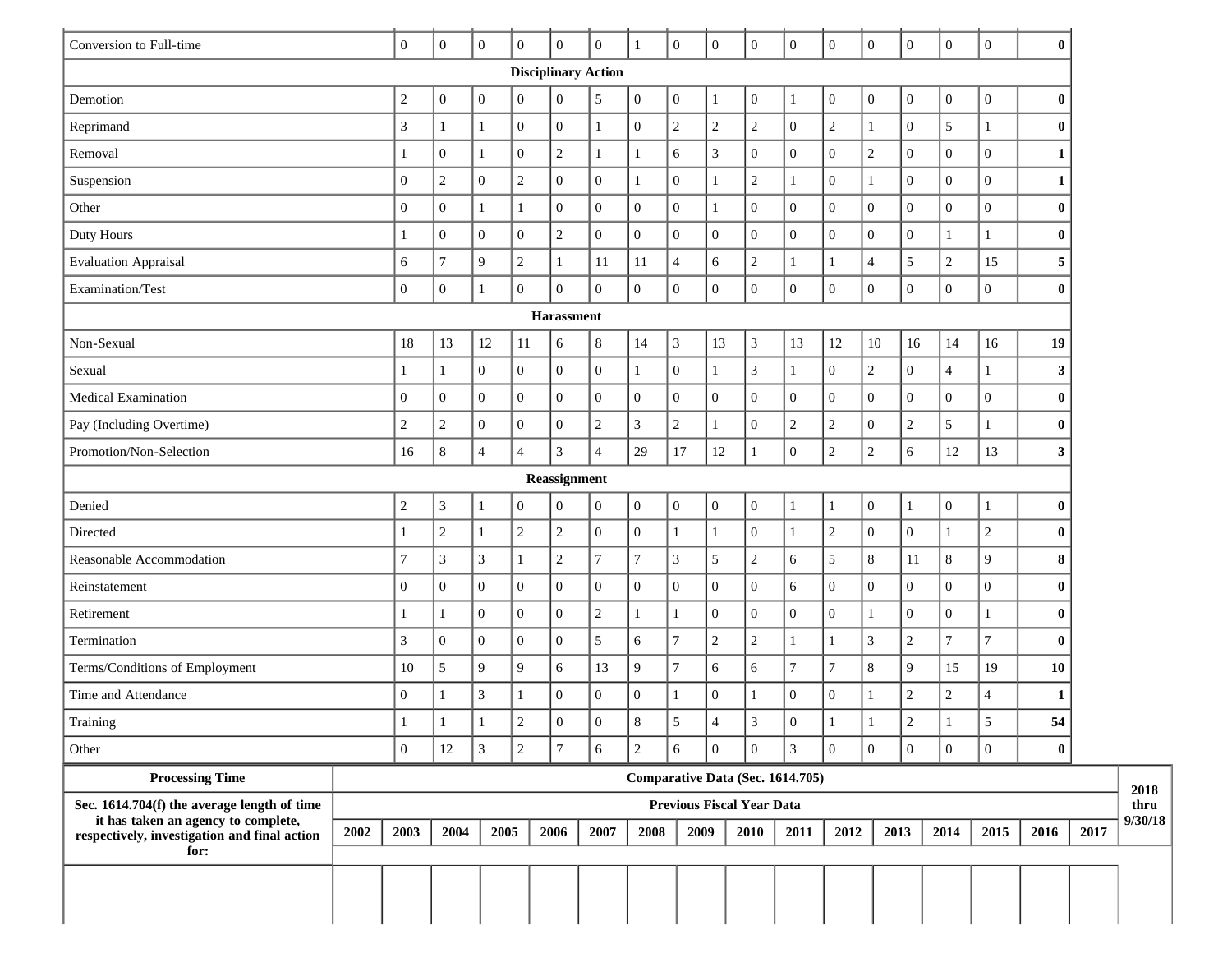| Complaints pending (for any length of time)<br>during fiscal year                                                                                                                             |       |        |        |        |        |        |        |        |                |        |        |        |       |        |       |        |
|-----------------------------------------------------------------------------------------------------------------------------------------------------------------------------------------------|-------|--------|--------|--------|--------|--------|--------|--------|----------------|--------|--------|--------|-------|--------|-------|--------|
| Average number of days in investigation stage   248.47   241.76   144.70   152.61   180.83   109.91   172.17   222.51   229.54   340.59   240.08   207.90   248.82   218.36   262.47   293.00 |       |        |        |        |        |        |        |        |                |        |        |        |       |        |       | 398.06 |
| Average number of days in final action stage                                                                                                                                                  | 96.81 | 132.60 | 156.84 | 155.63 | 174.69 | 128.75 | 144.75 | 131.18 | $92.53$ 215.13 | 205.67 | 312.22 | 164.60 | 71.50 | 170.75 | 63.83 | 172.25 |
| $Complaints pending (for any length of time) \label{eq:complaints} \begin{minipage}{0.9\linewidth} \textbf{during fiscal year where hearing was} \end{minipage}$<br>requested                 |       |        |        |        |        |        |        |        |                |        |        |        |       |        |       |        |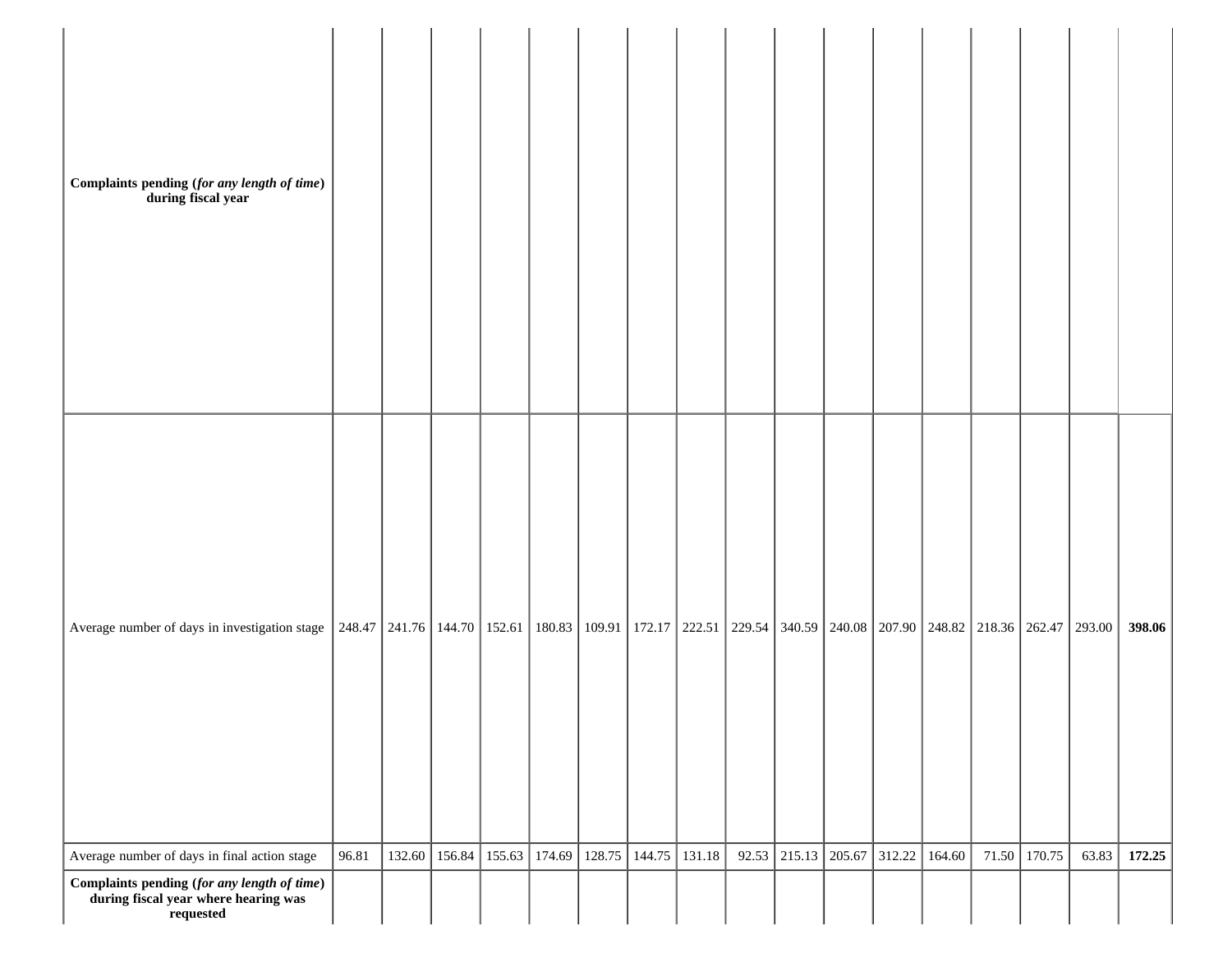| Average number of days in investigation stage                                           |          |               |          |                |          | 300.95         | 292.94   |                | 331.73   | 222.42         | 204.80   |                                  | 196.20   | 204.73                           |                    | 180.00   |                    | 235.40        | 165.60   |               | 239.86                |              | 143.37         | 247.62         |                | 165.22          | 242.05        | 297.80      |               | 375.44         |               |
|-----------------------------------------------------------------------------------------|----------|---------------|----------|----------------|----------|----------------|----------|----------------|----------|----------------|----------|----------------------------------|----------|----------------------------------|--------------------|----------|--------------------|---------------|----------|---------------|-----------------------|--------------|----------------|----------------|----------------|-----------------|---------------|-------------|---------------|----------------|---------------|
| Average number of days in final action stage                                            |          |               |          |                |          | 89.90          | 78.67    |                | 96.60    | 42.08          |          | 98.40                            | 37.00    | 135.50                           |                    | 35.80    |                    | 55.00         |          | 40.00         | 30.00                 |              | 154.00         | 72.00          |                | 40.00           | 277.00        |             | 56.00         |                | 79.00         |
| Complaints pending (for any length of time)<br>during fiscal year where hearing was not |          | requested     |          |                |          |                |          |                |          |                |          |                                  |          |                                  |                    |          |                    |               |          |               |                       |              |                |                |                |                 |               |             |               |                |               |
| Average number of days in investigation stage                                           |          |               |          |                |          | 312.68         | 372.95   |                | 241.87   | 196.06         | 181.55   |                                  | 75.13    | 167.79                           |                    | 236.32   |                    | 226.35        | 109.66   |               | 240.33                |              | 202.28         | 252.00         |                | 314.00          | 329.75        | 269.50      |               |                | 427.14        |
| Average number of days in final action stage                                            |          |               |          |                |          | 105.44         | 151.68   |                | 196.13   | 231.33         | 208.91   |                                  | 212.58   | 137.86                           |                    | 153.67   |                    | 94.23         |          | 105.28        | 381.33                |              | 158.00         | 187.75         |                | 134.50          | 182.67        |             | 76.25         |                | 265.50        |
|                                                                                         |          |               |          |                |          |                |          |                |          |                |          | Comparative Data (Sec. 1614.705) |          |                                  |                    |          |                    |               |          |               |                       |              |                |                |                |                 | 2018          |             |               |                |               |
| <b>Complaints Dismissed by Agency</b>                                                   |          |               |          |                |          |                |          |                |          |                |          |                                  |          | <b>Previous Fiscal Year Data</b> |                    |          |                    |               |          |               |                       |              |                |                |                |                 | thru          |             |               |                |               |
|                                                                                         |          |               |          |                | 2002     | 2003           | 2004     |                | 2005     | 2006           | 2007     | 2008                             |          | 2009                             | 2010               |          | 2011               |               | 2012     | 2013          |                       | 2014         | 2015           | 2016           |                | 2017            | 9/30/18       |             |               |                |               |
| <b>Total Complaints Dismissed by Agency</b>                                             |          |               |          | 9              |          | $\overline{2}$ | 4        | 3              |          | $\overline{4}$ |          |                                  |          | 3                                | $\theta$           |          | 4                  | 5             |          | 6             | $\overline{c}$        |              | 0.00           | $\overline{7}$ | 5              |                 |               | 5           |               |                |               |
| Average days pending prior to<br>dismissal                                              |          |               |          |                | 376.30   | 238.00         | 82.00    |                | 119.00   | 74.75          | 51.00    | 140.00                           |          | 60.67                            | 100.00             |          | 82.00              |               | 161.40   | 152.75        |                       | 117.00       | 0.00           | 49             |                | 253             | 320           |             |               |                |               |
| <b>Complaints Withdrawn by</b><br><b>Complainants</b>                                   |          |               |          |                |          |                |          |                |          |                |          |                                  |          |                                  |                    |          |                    |               |          |               |                       |              |                |                |                |                 |               |             |               |                |               |
| Total complaints Withdrawn by<br>Complainants                                           |          |               |          | $\overline{4}$ |          | 5              | 10       | $\overline{4}$ |          | $\mathfrak{2}$ | $\Omega$ | $\mathbf{2}$                     |          | $\overline{4}$                   |                    |          | $\overline{2}$     |               |          |               | $\Omega$              |              | $\overline{2}$ | 5              | $\overline{4}$ |                 |               | 3           |               |                |               |
| <b>Total Final</b>                                                                      |          |               |          |                |          |                |          |                |          |                |          | Comparative Data (Sec. 1614.705) |          |                                  |                    |          |                    |               |          |               |                       |              |                |                |                |                 |               |             |               |                | 2018          |
| <b>Actions</b><br><b>Finding</b>                                                        |          |               |          |                |          |                |          |                |          |                |          | <b>Previous Fiscal Year Data</b> |          |                                  |                    |          |                    |               |          |               |                       |              |                |                |                |                 |               |             |               |                | thru          |
| <b>Discrimination</b><br>(Sec.                                                          |          | 2002          |          | 2003           |          | 2004           |          | 2005           |          | 2006           |          | 2007                             |          | 2008                             | 2009               |          | 2010               | 2011          |          | 2012          | 2013                  |              | 2014           |                | 2015           |                 | 2016          | 2017        |               |                | 9/30/18       |
| 1614.704(i)                                                                             | #        | $\frac{0}{0}$ | #        | $\frac{0}{0}$  | #        | $\frac{0}{0}$  | #        | $\frac{6}{6}$  | $\#$     | $\frac{0}{0}$  | $\#$     | $\frac{0}{0}$                    | #        | $\frac{0}{0}$                    | #<br>$\frac{6}{6}$ | $\#$     | $\frac{0}{0}$<br># | $\frac{0}{0}$ | $\#$     | $\frac{0}{0}$ | $\#$<br>$\frac{0}{0}$ | #            | $\frac{0}{0}$  | #              | $\frac{0}{0}$  | #               | $\frac{0}{0}$ | #           | $\frac{0}{0}$ | #              | $\frac{0}{0}$ |
| <b>Total Number</b><br>Findings                                                         |          |               |          |                |          |                | $\Omega$ |                |          |                | $\Omega$ |                                  | 0        |                                  | $\Omega$           | $\Omega$ | $\Omega$           |               | $\Omega$ |               | $\Omega$              |              | 100.00%        | $\overline{0}$ |                | $\Omega$        | 0.00%         | $0.00\%$    |               | $\Omega$       | 0.00%         |
| Without<br>Hearing                                                                      | $\Omega$ |               | $\Omega$ |                | $\Omega$ |                | $\Omega$ |                | $\Omega$ |                | $\Omega$ |                                  | $\Omega$ |                                  | $\theta$           | $\Omega$ | $\Omega$           |               | $\Omega$ |               | $\theta$              | $\Omega$     | 100.00%        | $\overline{0}$ |                | $\vert 0 \vert$ | $0.00\%$      | $0.00\%$    |               | $\Omega$       | 0.00%         |
| With Hearing                                                                            |          | 100.00%       |          | 100.00%        |          | 100.00%        | $\Omega$ |                |          | 100.00%        | $\theta$ | 100.00%                          | $\theta$ |                                  | $\theta$           | $\Omega$ | $\Omega$           |               | $\Omega$ |               | $\Omega$              | $\mathbf{1}$ | $\overline{0}$ | $\overline{0}$ |                |                 | $0   0.00\%$  | $ 0 0.00\%$ |               | $\overline{0}$ | 0.00%         |

| <b>Findings of</b>                                                                                                                                         |               |   |               |   |               |   |      |                    |                |   |      | Comparative Data (Sec. 1614.705) |   |                                  |                                                               |      |  |               |               |               |   |               |   |               |   |               |   |               |   | 2018          |
|------------------------------------------------------------------------------------------------------------------------------------------------------------|---------------|---|---------------|---|---------------|---|------|--------------------|----------------|---|------|----------------------------------|---|----------------------------------|---------------------------------------------------------------|------|--|---------------|---------------|---------------|---|---------------|---|---------------|---|---------------|---|---------------|---|---------------|
| <b>Discrimination</b><br><b>Rendered by</b>                                                                                                                |               |   |               |   |               |   |      |                    |                |   |      |                                  |   | <b>Previous Fiscal Year Data</b> |                                                               |      |  |               |               |               |   |               |   |               |   |               |   |               |   | thru          |
| <b>Basis</b>                                                                                                                                               | 2002          |   | 2003          |   | 2004          |   | 2005 |                    | 2006           |   | 2007 | 2008                             |   | 2009                             | 2010                                                          | 2011 |  | 2012          |               | 2013          |   | 2014          |   | 2015          |   | 2016          |   | 2017          |   | 9/30/18       |
| Note:<br><b>Complaints</b><br>can be filed<br>alleging<br>multiple bases.<br>The sum of the<br>bases may not<br>equal total<br>complaints and<br>findings. | $\frac{0}{0}$ | # | $\frac{0}{0}$ | # | $\frac{0}{0}$ | # |      | $\frac{6}{10}$   # | $\frac{6}{10}$ | # | $\%$ | $  # $ %                         | # |                                  | $\frac{9}{6}$ # $\frac{9}{6}$ # $\frac{9}{6}$ # $\frac{1}{4}$ |      |  | $\frac{0}{0}$ | $\parallel$ # | $\frac{0}{0}$ | # | $\frac{0}{0}$ | # | $\frac{0}{0}$ | # | $\frac{0}{0}$ | # | $\frac{0}{0}$ | # | $\frac{6}{9}$ |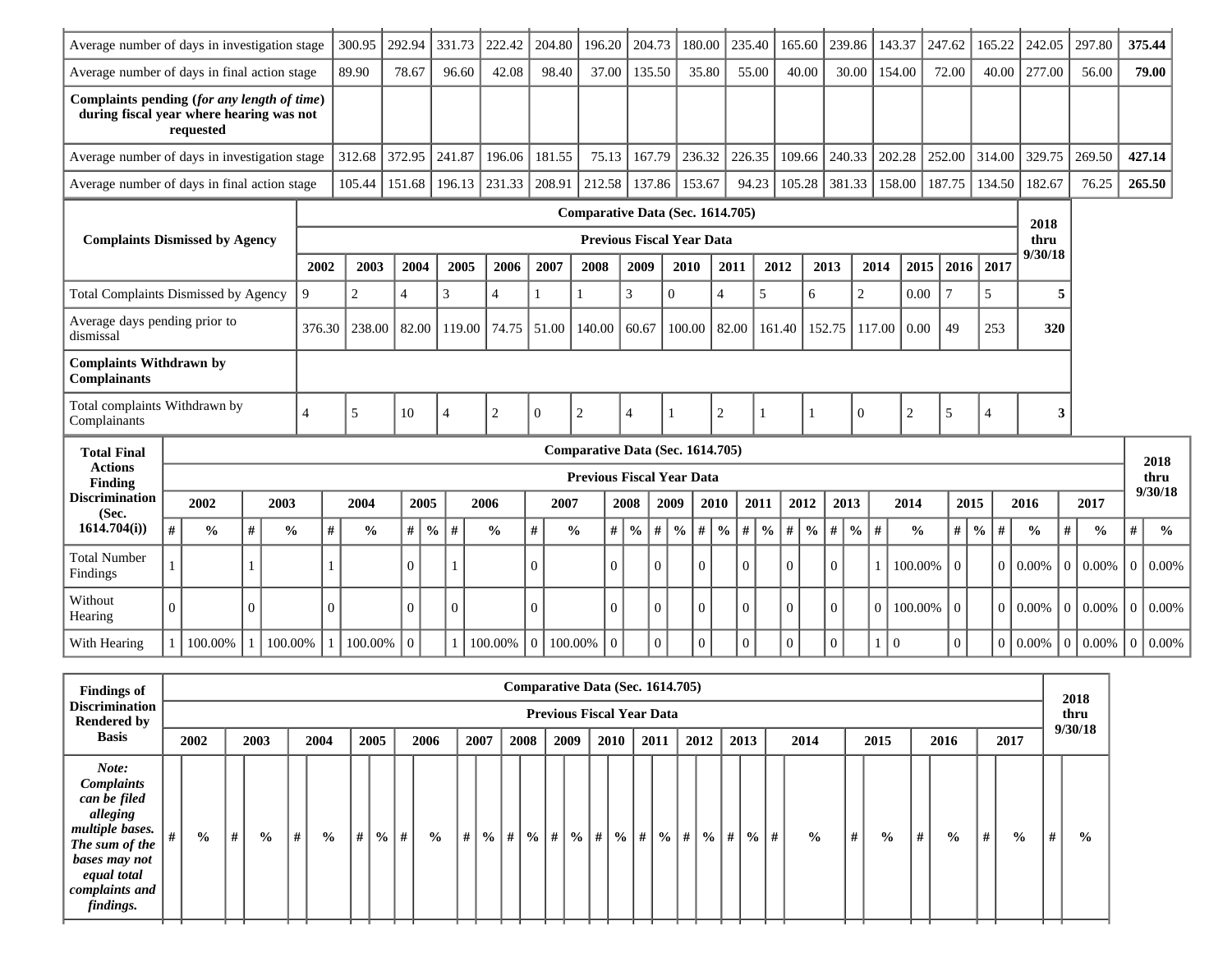| <b>Total Number</b><br><b>Findings</b>  | $\,1\,$          |      | $\mathbf{1}$     |      | 1                |      | $\boldsymbol{0}$ | $\mathbf{1}$     |      | $\overline{0}$   | $\overline{0}$ | $\mathbf{0}$     | $\boldsymbol{0}$ | $\overline{0}$ | $\boldsymbol{0}$ |  | $\overline{0}$   | $\mathbf{1}$   | $100.00\%$ 0 |                  | $0\%$ |                  | $\begin{bmatrix} 0 & 0.00\% & 0 & 0.00\% \end{bmatrix}$ |                  |           |                  | $0   0.00\%$ |
|-----------------------------------------|------------------|------|------------------|------|------------------|------|------------------|------------------|------|------------------|----------------|------------------|------------------|----------------|------------------|--|------------------|----------------|--------------|------------------|-------|------------------|---------------------------------------------------------|------------------|-----------|------------------|--------------|
| Race                                    |                  |      | $\mathbf{1}$     | 100% |                  |      |                  |                  |      |                  |                |                  |                  |                |                  |  |                  |                |              |                  |       |                  |                                                         | $\mathbf{0}$     | $ 0.00\%$ | 0 0              |              |
| Color                                   |                  |      |                  |      |                  |      |                  |                  |      |                  |                |                  |                  |                |                  |  |                  |                |              |                  |       |                  |                                                         | $\boldsymbol{0}$ | $0.00\%$  | 0 0              |              |
| Religion                                |                  |      |                  |      |                  |      |                  |                  |      |                  |                |                  |                  |                |                  |  |                  |                |              |                  |       |                  |                                                         | $\mathbf{0}$     | 0.00%     | 0 0              |              |
| Reprisal                                |                  |      |                  |      |                  |      |                  |                  |      |                  |                |                  |                  |                |                  |  |                  |                |              |                  |       |                  |                                                         | $\overline{0}$   | 0.00%     | 0 0              |              |
| Sex                                     |                  |      | 1                | 100% |                  | 100% |                  |                  |      |                  |                |                  |                  |                |                  |  |                  | 1              | 100          | $\boldsymbol{0}$ | $0\%$ | $\boldsymbol{0}$ | $0.00\%$                                                | $\overline{0}$   | 0.00%     | $\mathbf{0}$     | $0.00\%$     |
| National Origin                         |                  |      |                  |      |                  | 100% |                  |                  |      |                  |                |                  |                  |                |                  |  |                  | 1              | 100          | $\boldsymbol{0}$ | 0%    | 0                | 0.00%                                                   | $\overline{0}$   | $0.00\%$  | $\mathbf{0}$     | $0.00\%$     |
| Equal Pay Act                           |                  |      |                  |      |                  |      |                  |                  |      |                  |                |                  |                  |                |                  |  |                  |                |              |                  |       |                  |                                                         | $\boldsymbol{0}$ |           | 0 0              |              |
| $_{\rm Age}$                            |                  |      | $\mathbf{1}$     | 100% |                  |      |                  |                  |      |                  |                |                  |                  |                |                  |  |                  |                |              |                  |       |                  |                                                         | $\boldsymbol{0}$ |           | 0 0              |              |
| Disability                              | $\mathbf{1}$     | 100% |                  |      |                  |      |                  | $\mathbf{1}$     | 100% |                  |                |                  |                  |                |                  |  |                  |                |              |                  |       |                  |                                                         | $\boldsymbol{0}$ |           | 0 0              |              |
| Genetic<br>Information                  |                  |      |                  |      |                  |      |                  |                  |      |                  |                |                  |                  |                |                  |  |                  |                |              |                  |       |                  |                                                         | $\mathbf{0}$     |           | 0 0              |              |
| Non-EEO                                 |                  |      |                  |      |                  |      |                  |                  |      |                  |                |                  |                  |                |                  |  |                  |                |              |                  |       |                  |                                                         | $\boldsymbol{0}$ |           | 0 0              |              |
| <b>Findings After</b><br><b>Hearing</b> | $\mathbf{1}$     |      | $\mathbf{1}$     |      | 1                |      | $\boldsymbol{0}$ | $\mathbf{1}$     |      | $\overline{0}$   | $\overline{0}$ | $\boldsymbol{0}$ | $\overline{0}$   | $\overline{0}$ | $\overline{0}$   |  | $\boldsymbol{0}$ | $\mathbf{1}$   | 100.00%      | $\mathbf{0}$     |       | 0                | $0.00\%$                                                | $\mathbf{0}$     |           | 0                | $ 0.00\%$    |
| Race                                    |                  |      | $\mathbf{1}$     | 100% |                  |      |                  |                  |      |                  |                |                  |                  |                |                  |  |                  |                |              |                  |       |                  |                                                         | $\boldsymbol{0}$ |           | $\boldsymbol{0}$ |              |
| Color                                   |                  |      |                  |      |                  |      |                  |                  |      |                  |                |                  |                  |                |                  |  |                  |                |              |                  |       |                  |                                                         | $\boldsymbol{0}$ |           | $\boldsymbol{0}$ |              |
| Religion                                |                  |      |                  |      |                  |      |                  |                  |      |                  |                |                  |                  |                |                  |  |                  |                |              |                  |       |                  |                                                         | $\boldsymbol{0}$ |           | $\boldsymbol{0}$ |              |
| Reprisal                                |                  |      |                  |      |                  |      |                  |                  |      |                  |                |                  |                  |                |                  |  |                  |                |              |                  |       |                  |                                                         | $\boldsymbol{0}$ |           | $\boldsymbol{0}$ |              |
| Sex                                     |                  |      | 1                | 100% |                  | 100% |                  |                  |      |                  |                |                  |                  |                |                  |  |                  | 1              | 100          | $\boldsymbol{0}$ | 0.00% | $\overline{0}$   | $0.00\%$                                                | $\boldsymbol{0}$ |           | $\boldsymbol{0}$ | $0.00\%$     |
| National Origin                         |                  |      |                  |      |                  | 100% |                  |                  |      |                  |                |                  |                  |                |                  |  |                  | 1              | 100          | $\boldsymbol{0}$ | 0.00% | $\mathbf{0}$     | 0.00%                                                   | $\boldsymbol{0}$ |           | $\boldsymbol{0}$ | $0.00\%$     |
| Equal Pay Act                           |                  |      |                  |      |                  |      |                  |                  |      |                  |                |                  |                  |                |                  |  |                  |                |              |                  |       |                  |                                                         | $\boldsymbol{0}$ |           | $\boldsymbol{0}$ |              |
| $_{\rm Age}$                            |                  |      | 1                | 100% |                  |      |                  |                  |      |                  |                |                  |                  |                |                  |  |                  |                |              |                  |       |                  |                                                         | $\boldsymbol{0}$ |           | $\boldsymbol{0}$ |              |
| Disability                              |                  |      |                  |      |                  |      |                  | $\mathbf{1}$     | 100% |                  |                |                  |                  |                |                  |  |                  |                |              |                  |       |                  |                                                         | $\boldsymbol{0}$ |           | $\boldsymbol{0}$ |              |
| Genetic<br>Information                  |                  |      |                  |      |                  |      |                  |                  |      |                  |                |                  |                  |                |                  |  |                  |                |              |                  |       |                  |                                                         | $\boldsymbol{0}$ |           | $\mathbf{0}$     |              |
| Non-EEO                                 |                  |      |                  |      |                  |      |                  |                  |      |                  |                |                  |                  |                |                  |  |                  |                |              |                  |       |                  |                                                         | $\mathbf{0}$     |           | $\overline{0}$   |              |
| <b>Findings</b><br>Without<br>Hearing   | $\boldsymbol{0}$ |      | $\boldsymbol{0}$ |      | $\boldsymbol{0}$ |      | $\boldsymbol{0}$ | $\boldsymbol{0}$ |      | $\boldsymbol{0}$ | $\overline{0}$ | $\boldsymbol{0}$ | $\mathbf{0}$     | $\overline{0}$ | $\boldsymbol{0}$ |  | $\boldsymbol{0}$ | $\overline{0}$ |              | $\boldsymbol{0}$ |       |                  | $0   0   0.00\%$                                        | $\boldsymbol{0}$ |           | 0                | 0.00%        |
| $\rm Race$                              |                  |      |                  |      |                  |      |                  |                  |      |                  |                |                  |                  |                |                  |  |                  |                |              |                  |       |                  |                                                         | $\boldsymbol{0}$ |           | $\boldsymbol{0}$ |              |
| $_{\rm Color}$                          |                  |      |                  |      |                  |      |                  |                  |      |                  |                |                  |                  |                |                  |  |                  |                |              |                  |       |                  |                                                         | $\boldsymbol{0}$ |           | $\boldsymbol{0}$ |              |
| Religion                                |                  |      |                  |      |                  |      |                  |                  |      |                  |                |                  |                  |                |                  |  |                  |                |              |                  |       |                  |                                                         | $\boldsymbol{0}$ |           | $\boldsymbol{0}$ |              |
| Reprisal                                |                  |      |                  |      |                  |      |                  |                  |      |                  |                |                  |                  |                |                  |  |                  |                |              |                  |       |                  |                                                         | $\boldsymbol{0}$ |           | $\boldsymbol{0}$ |              |
| Sex                                     |                  |      |                  |      |                  |      |                  |                  |      |                  |                |                  |                  |                |                  |  |                  |                |              |                  |       |                  |                                                         | $\boldsymbol{0}$ |           | $\boldsymbol{0}$ |              |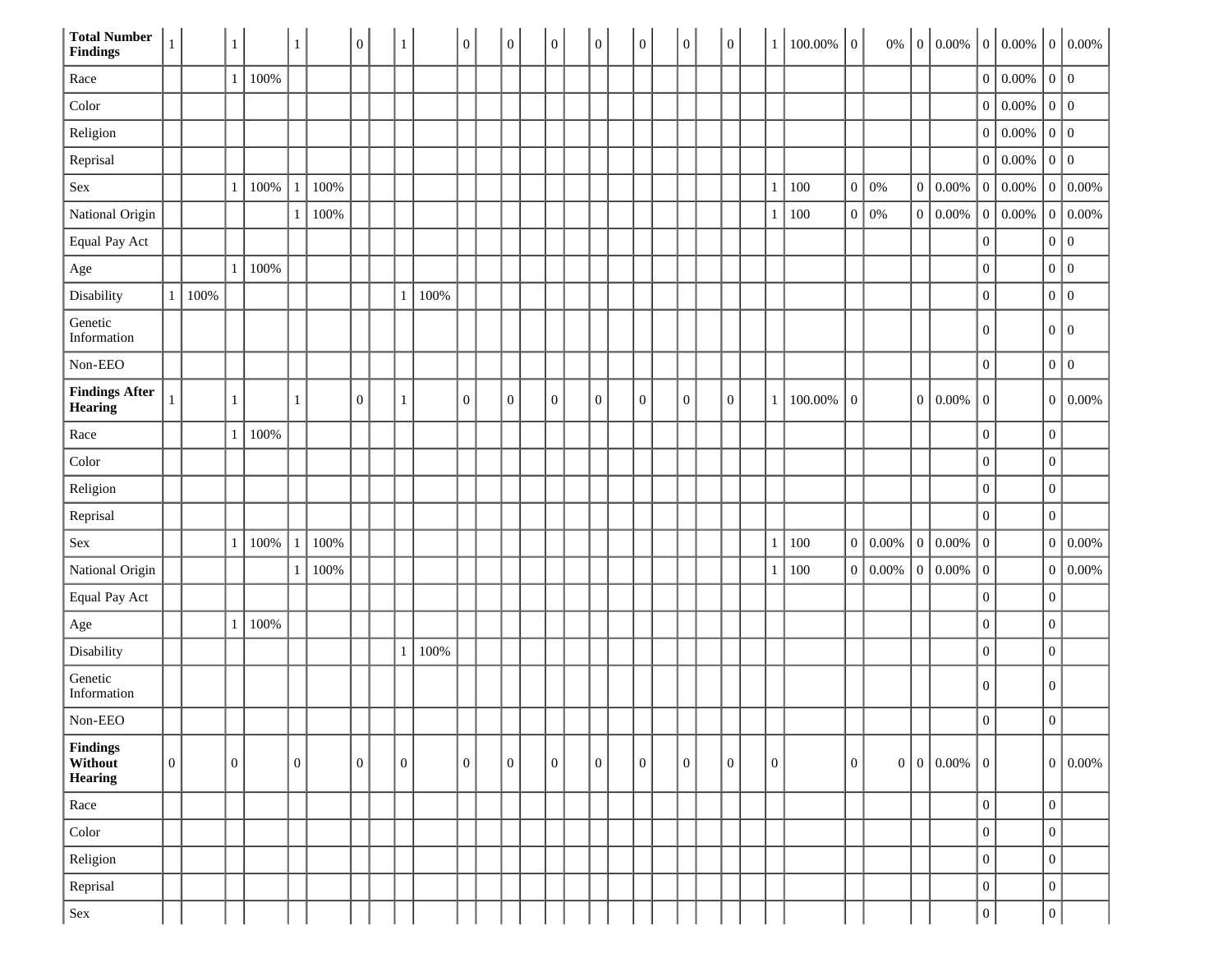| National Origin                             |              |               |      |                                    |      |      |               |                |               |      |                                    |              |               |                  |      |               |                |                            |              |                                  |                  |               |              |               |                  |               |                |               |                  |                                    |                |      |               |                  | $\boldsymbol{0}$ |                 | $\boldsymbol{0}$ |           |
|---------------------------------------------|--------------|---------------|------|------------------------------------|------|------|---------------|----------------|---------------|------|------------------------------------|--------------|---------------|------------------|------|---------------|----------------|----------------------------|--------------|----------------------------------|------------------|---------------|--------------|---------------|------------------|---------------|----------------|---------------|------------------|------------------------------------|----------------|------|---------------|------------------|------------------|-----------------|------------------|-----------|
| Equal Pay Act                               |              |               |      |                                    |      |      |               |                |               |      |                                    |              |               |                  |      |               |                |                            |              |                                  |                  |               |              |               |                  |               |                |               |                  |                                    |                |      |               |                  | $\mathbf{0}$     |                 | $\boldsymbol{0}$ |           |
| $\rm Age$                                   |              |               |      |                                    |      |      |               |                |               |      |                                    |              |               |                  |      |               |                |                            |              |                                  |                  |               |              |               |                  |               |                |               |                  |                                    |                |      |               |                  | $\boldsymbol{0}$ |                 | $\boldsymbol{0}$ |           |
| Disability                                  |              |               |      |                                    |      |      |               |                |               |      |                                    |              |               |                  |      |               |                |                            |              |                                  |                  |               |              |               |                  |               |                |               |                  |                                    |                |      |               |                  | $\mathbf{0}$     |                 | $\boldsymbol{0}$ |           |
| Genetic<br>Information                      |              |               |      |                                    |      |      |               |                |               |      |                                    |              |               |                  |      |               |                |                            |              |                                  |                  |               |              |               |                  |               |                |               |                  |                                    |                |      |               |                  | $\overline{0}$   |                 | $\overline{0}$   |           |
| Non-EEO                                     |              |               |      |                                    |      |      |               |                |               |      |                                    |              |               |                  |      |               |                |                            |              |                                  |                  |               |              |               |                  |               |                |               |                  |                                    |                |      |               |                  | $\boldsymbol{0}$ |                 | $\mathbf{0}$     | $ 0.00\%$ |
|                                             |              |               |      |                                    |      |      |               |                |               |      |                                    |              |               |                  |      |               |                |                            |              | Comparative Data (Sec. 1614.705) |                  |               |              |               |                  |               |                |               |                  |                                    |                |      |               |                  |                  |                 |                  |           |
|                                             |              |               |      |                                    |      |      |               |                |               |      |                                    |              |               |                  |      |               |                |                            |              | Previous Fiscal Year Data        |                  |               |              |               |                  |               |                |               |                  |                                    |                |      |               |                  |                  |                 | 2018<br>thru     |           |
| <b>Findings of</b><br><b>Discrimination</b> |              | 2002          |      | 2003                               |      | 2004 |               |                | 2005          |      | 2006                               |              | 2007          |                  | 2008 |               | 2009           |                            |              | 2010                             |                  | 2011          |              | 2012          |                  | 2013          |                | 2014          |                  | 2015                               |                | 2016 |               |                  | 2017             |                 | 9/30/18          |           |
| <b>Rendered by Issue</b>                    | $\#$         | $\frac{0}{0}$ | $\#$ | $\mathbf{0}_{\mathbf{0}}^{\prime}$ | $\#$ |      | $\frac{0}{0}$ | $\#$           | $\frac{0}{0}$ | $\#$ | $\mathbf{0}_{\mathbf{0}}^{\prime}$ | $\#$         | $\frac{0}{0}$ | $\#$             |      | $\frac{0}{0}$ | $\#$           | $\frac{0}{0}$              | $\#$         | $\frac{0}{0}$                    | $\#$             | $\frac{0}{0}$ | $\#$         | $\frac{0}{0}$ | $\#$             | $\frac{0}{6}$ | $\#$           | $\frac{0}{0}$ | $\#$             | $\mathbf{0}_{\mathbf{0}}^{\prime}$ | #              |      | $\frac{0}{0}$ | #                | $\frac{0}{0}$    | $\#$            | $\frac{0}{0}$    |           |
| <b>Total Number</b><br><b>Findings</b>      | $\mathbf{1}$ |               | 1    |                                    | 1    |      |               | $\overline{0}$ |               | 1    |                                    | $\mathbf{0}$ |               | $\boldsymbol{0}$ |      |               | $\overline{0}$ |                            | $\mathbf{0}$ |                                  | $\boldsymbol{0}$ |               | $\mathbf{0}$ |               | $\overline{0}$   |               | $\overline{0}$ |               | $\boldsymbol{0}$ |                                    | $\overline{0}$ |      |               | $\overline{0}$   |                  | $\vert 0 \vert$ | 0.00%            |           |
| Appointment/Hire                            |              |               |      |                                    |      |      |               |                |               |      |                                    |              |               |                  |      |               |                |                            |              |                                  |                  |               |              |               |                  |               |                |               |                  |                                    |                |      |               |                  |                  |                 |                  |           |
| Assignment of Duties                        |              |               |      |                                    |      |      |               |                |               |      |                                    |              |               |                  |      |               |                |                            |              |                                  |                  |               |              |               |                  |               | $\mathbf{1}$   | 100           | $\boldsymbol{0}$ |                                    | $\overline{0}$ |      | 0.00%         | $\boldsymbol{0}$ |                  | $\overline{0}$  | $0.00\%$         |           |
| Awards                                      |              |               |      |                                    |      |      |               |                |               |      | 100%                               |              |               |                  |      |               |                |                            |              |                                  |                  |               |              |               | $\boldsymbol{0}$ |               | $\mathbf{1}$   | 100           | $\boldsymbol{0}$ |                                    | $\overline{0}$ |      | 0.00%         | $\overline{0}$   |                  | $\vert 0 \vert$ | 0.00%            |           |
| Conversion to Full-<br>time                 |              |               |      |                                    |      |      |               |                |               |      |                                    |              |               |                  |      |               |                |                            |              |                                  |                  |               |              |               |                  |               |                |               |                  |                                    |                |      |               |                  |                  |                 |                  |           |
|                                             |              |               |      |                                    |      |      |               |                |               |      |                                    |              |               |                  |      |               |                | <b>Disciplinary Action</b> |              |                                  |                  |               |              |               |                  |               |                |               |                  |                                    |                |      |               |                  |                  |                 |                  |           |
| Demotion                                    |              |               |      |                                    |      |      |               |                |               |      |                                    |              |               |                  |      |               |                |                            |              |                                  |                  |               |              |               |                  |               |                |               |                  |                                    |                |      |               |                  |                  |                 |                  |           |
| Reprimand                                   |              |               |      |                                    |      |      |               |                |               |      |                                    |              |               |                  |      |               |                |                            |              |                                  |                  |               |              |               |                  |               |                |               |                  |                                    |                |      |               |                  |                  |                 |                  |           |
| Suspension                                  |              |               |      |                                    |      |      |               |                |               |      |                                    |              |               |                  |      |               |                |                            |              |                                  |                  |               |              |               |                  |               | $\mathbf{1}$   | 100           | $\boldsymbol{0}$ |                                    | $\overline{0}$ |      | 0.00%         |                  |                  | $\vert 0 \vert$ | 0.00%            |           |
| Removal                                     |              |               |      |                                    |      |      |               |                |               |      |                                    |              |               |                  |      |               |                |                            |              |                                  |                  |               |              |               |                  |               |                |               |                  |                                    |                |      |               |                  |                  |                 |                  |           |
| Other                                       |              |               |      |                                    |      |      |               |                |               |      |                                    |              |               |                  |      |               |                |                            |              |                                  |                  |               |              |               |                  |               |                |               |                  |                                    |                |      |               |                  |                  |                 |                  |           |
| Duty Hours                                  |              |               |      |                                    |      |      |               |                |               |      |                                    |              |               |                  |      |               |                |                            |              |                                  |                  |               |              |               |                  |               |                |               |                  |                                    |                |      |               |                  |                  |                 |                  |           |
| <b>Evaluation Appraisal</b>                 |              |               |      |                                    |      |      |               |                |               |      |                                    |              |               |                  |      |               |                |                            |              |                                  |                  |               |              |               |                  |               |                |               |                  |                                    |                |      |               |                  |                  |                 |                  |           |
| Examination/Test                            |              |               |      |                                    |      |      |               |                |               |      |                                    |              |               |                  |      |               |                |                            |              |                                  |                  |               |              |               |                  |               |                |               |                  |                                    |                |      |               |                  |                  |                 |                  |           |
|                                             |              |               |      |                                    |      |      |               |                |               |      |                                    |              |               |                  |      | Harassment    |                |                            |              |                                  |                  |               |              |               |                  |               |                |               |                  |                                    |                |      |               |                  |                  |                 |                  |           |
| Non-Sexual                                  |              |               |      |                                    |      |      |               |                |               |      |                                    |              |               |                  |      |               |                |                            |              |                                  |                  |               |              |               |                  |               |                |               |                  |                                    |                |      |               |                  |                  |                 |                  |           |
| Sexual                                      |              |               |      |                                    |      |      |               |                |               |      |                                    |              |               |                  |      |               |                |                            |              |                                  |                  |               |              |               |                  |               |                |               |                  |                                    |                |      |               |                  |                  |                 |                  |           |
| Medical Examination                         |              |               |      |                                    |      |      |               |                |               |      |                                    |              |               |                  |      |               |                |                            |              |                                  |                  |               |              |               |                  |               |                |               |                  |                                    |                |      |               |                  |                  |                 |                  |           |
| Pay (Including<br>Overtime)                 |              |               |      |                                    |      |      |               |                |               |      |                                    |              |               |                  |      |               |                |                            |              |                                  |                  |               |              |               |                  |               |                |               |                  |                                    |                |      |               |                  |                  |                 |                  |           |
| Promotion/Non-<br>Selection                 |              |               | 1    | 100%                               |      |      |               |                |               |      |                                    |              |               |                  |      |               |                |                            |              |                                  |                  |               |              |               |                  |               |                |               |                  |                                    |                |      |               |                  |                  |                 |                  |           |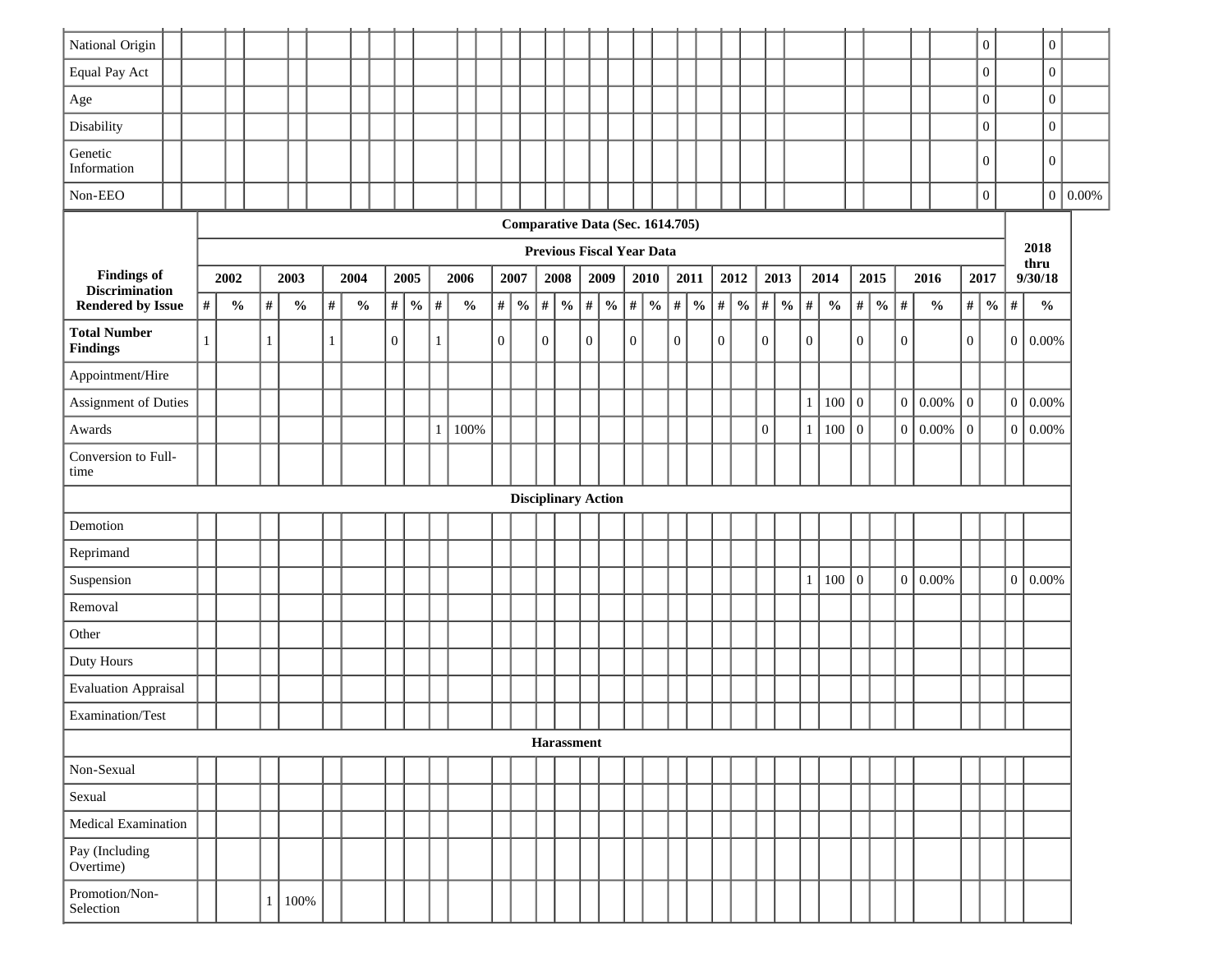|                                         |              |      |              |         |              |      |              |   |      |                  |                            |                  | Reassignment      |                  |                  |  |                  |                  |                |     |                  |   |              |  |                |          |
|-----------------------------------------|--------------|------|--------------|---------|--------------|------|--------------|---|------|------------------|----------------------------|------------------|-------------------|------------------|------------------|--|------------------|------------------|----------------|-----|------------------|---|--------------|--|----------------|----------|
| Denied                                  |              |      |              |         |              |      |              |   |      |                  |                            |                  |                   |                  |                  |  |                  |                  |                |     |                  |   |              |  |                |          |
| Directed                                |              |      |              |         |              |      |              |   |      |                  |                            |                  |                   |                  |                  |  |                  |                  |                |     |                  |   |              |  |                |          |
| Reasonable<br>Accommodation             | 1            | 100% |              |         |              |      |              |   |      |                  |                            |                  |                   |                  |                  |  |                  |                  |                |     |                  |   |              |  |                |          |
| Reinstatement                           |              |      |              |         |              |      |              |   |      |                  |                            |                  |                   |                  |                  |  |                  |                  |                |     |                  |   |              |  |                |          |
| Retirement                              |              |      |              |         |              |      |              |   |      |                  |                            |                  |                   |                  |                  |  |                  |                  |                |     |                  |   |              |  |                |          |
| Termination                             |              |      |              |         |              |      |              |   |      |                  |                            |                  |                   |                  |                  |  |                  |                  |                |     |                  |   |              |  |                |          |
| Terms/Conditions of<br>Employment       |              |      |              |         | $\mathbf{1}$ | 100% |              |   |      |                  |                            |                  |                   |                  |                  |  |                  |                  |                |     |                  |   |              |  |                |          |
| Time and Attendance                     |              |      |              |         |              |      |              |   |      |                  |                            |                  |                   |                  |                  |  |                  |                  |                |     |                  |   |              |  |                |          |
| Training                                |              |      |              |         |              |      |              |   |      |                  |                            |                  |                   |                  |                  |  |                  |                  |                |     |                  |   |              |  |                |          |
| Other                                   |              |      |              |         |              |      |              |   |      |                  |                            |                  |                   |                  |                  |  |                  |                  |                |     |                  |   |              |  |                |          |
| <b>Findings After</b><br><b>Hearing</b> | $\mathbf{1}$ |      | $\mathbf{1}$ |         | $\mathbf{1}$ |      | $\mathbf{0}$ | 1 |      | $\boldsymbol{0}$ |                            | $\boldsymbol{0}$ |                   | $\boldsymbol{0}$ | $\boldsymbol{0}$ |  | $\boldsymbol{0}$ | $\boldsymbol{0}$ | $\overline{0}$ |     | $\boldsymbol{0}$ | 0 | 0.00%        |  | $\overline{0}$ | $0.00\%$ |
| Appointment/Hire                        |              |      |              |         |              |      |              |   |      |                  |                            |                  |                   |                  |                  |  |                  |                  |                |     |                  |   |              |  |                |          |
| Assignment of Duties                    |              |      |              |         |              |      |              |   |      |                  |                            |                  |                   |                  |                  |  |                  |                  | $\mathbf{1}$   | 100 | $\boldsymbol{0}$ | 0 | 0.00%        |  | $0\,$          | $0.00\%$ |
| Awards                                  |              |      |              |         |              |      |              | 1 | 100% |                  |                            |                  |                   |                  |                  |  |                  |                  | $\mathbf{1}$   | 100 | $\boldsymbol{0}$ |   | $0   0.00\%$ |  | $\overline{0}$ | 0.00%    |
| Conversion to Full-<br>time             |              |      |              |         |              |      |              |   |      |                  |                            |                  |                   |                  |                  |  |                  |                  |                |     |                  |   |              |  |                |          |
|                                         |              |      |              |         |              |      |              |   |      |                  | <b>Disciplinary Action</b> |                  |                   |                  |                  |  |                  |                  |                |     |                  |   |              |  |                |          |
| Reprimand                               |              |      |              |         |              |      |              |   |      |                  |                            |                  |                   |                  |                  |  |                  |                  |                |     |                  |   |              |  |                |          |
| Suspension                              |              |      |              |         |              |      |              |   |      |                  |                            |                  |                   |                  |                  |  |                  |                  | $\mathbf{1}$   | 100 |                  |   |              |  |                |          |
| Removal                                 |              |      |              |         |              |      |              |   |      |                  |                            |                  |                   |                  |                  |  |                  |                  |                |     |                  |   |              |  |                |          |
| Other                                   |              |      |              |         |              |      |              |   |      |                  |                            |                  |                   |                  |                  |  |                  |                  |                |     |                  |   |              |  |                |          |
| Duty Hours                              |              |      |              |         |              |      |              |   |      |                  |                            |                  |                   |                  |                  |  |                  |                  |                |     |                  |   |              |  |                |          |
| <b>Evaluation Appraisal</b>             |              |      |              |         |              |      |              |   |      |                  |                            |                  |                   |                  |                  |  |                  |                  |                |     |                  |   |              |  |                |          |
| Examination/Test                        |              |      |              |         |              |      |              |   |      |                  |                            |                  |                   |                  |                  |  |                  |                  |                |     |                  |   |              |  |                |          |
|                                         |              |      |              |         |              |      |              |   |      |                  |                            |                  | <b>Harassment</b> |                  |                  |  |                  |                  |                |     |                  |   |              |  |                |          |
| Non-Sexual                              |              |      |              |         |              |      |              |   |      |                  |                            |                  |                   |                  |                  |  |                  |                  |                |     |                  |   |              |  |                |          |
| Sexual                                  |              |      |              |         |              |      |              |   |      |                  |                            |                  |                   |                  |                  |  |                  |                  |                |     |                  |   |              |  |                |          |
| Medical Examination                     |              |      |              |         |              |      |              |   |      |                  |                            |                  |                   |                  |                  |  |                  |                  |                |     |                  |   |              |  |                |          |
| Pay (Including<br>Overtime)             |              |      |              |         |              |      |              |   |      |                  |                            |                  |                   |                  |                  |  |                  |                  |                |     |                  |   |              |  |                |          |
| Promotion/Non-<br>Selection             |              |      | 1            | $100\%$ |              |      |              |   |      |                  |                            |                  |                   |                  |                  |  |                  |                  |                |     |                  |   |              |  |                |          |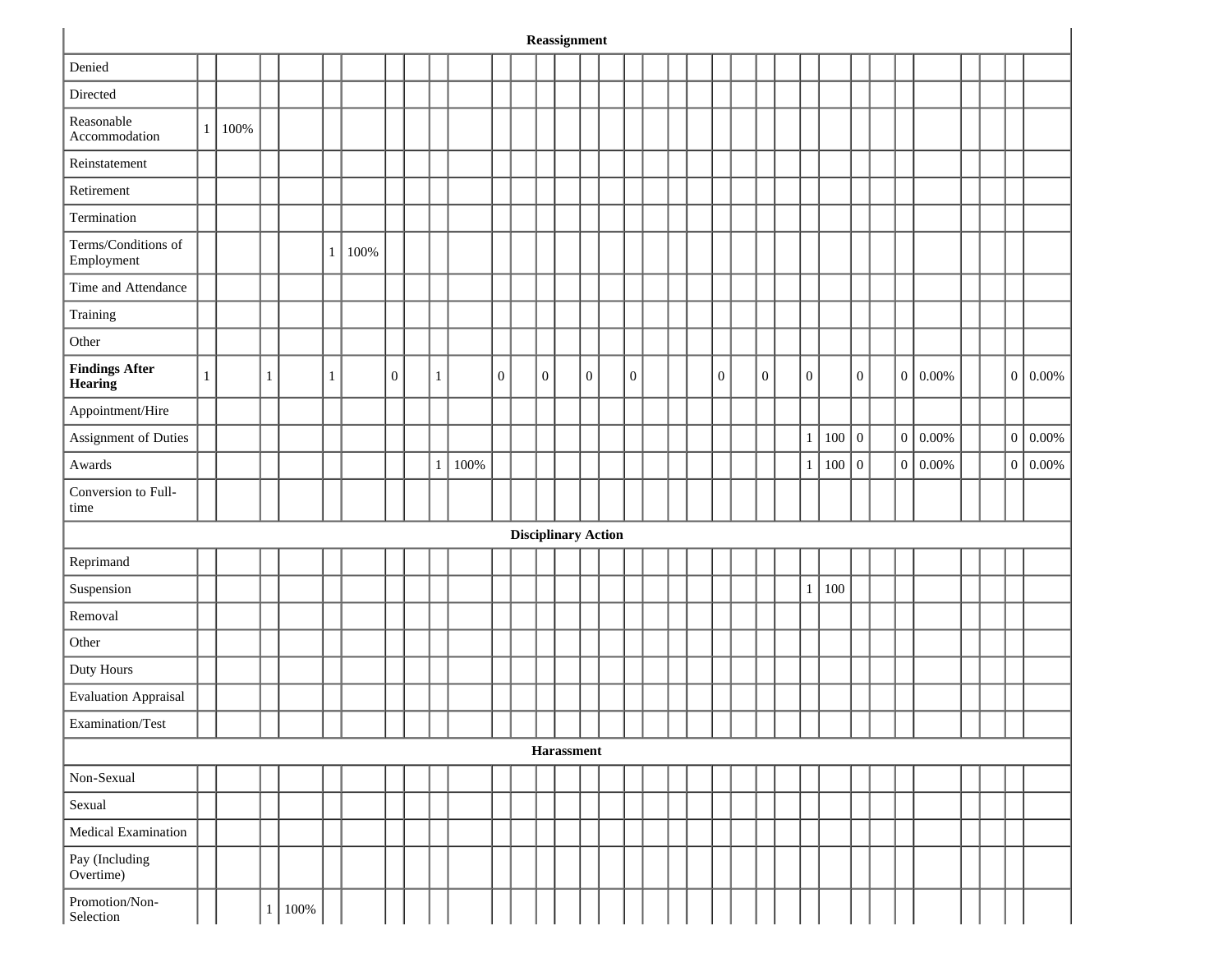|                                           | $1 - 1 -$      |      |                |                | <b>The Common Common Property Property Property</b> |              |              | $\frac{1}{2}$ and $\frac{1}{2}$ |                  |                            |                  | Reassignment      |              |              |              |                  |              |                  |     |  | <b>Contract Contract Contract</b> |  |  |
|-------------------------------------------|----------------|------|----------------|----------------|-----------------------------------------------------|--------------|--------------|---------------------------------|------------------|----------------------------|------------------|-------------------|--------------|--------------|--------------|------------------|--------------|------------------|-----|--|-----------------------------------|--|--|
|                                           |                |      |                |                |                                                     |              |              |                                 |                  |                            |                  |                   |              |              |              |                  |              |                  |     |  |                                   |  |  |
| Denied                                    |                |      |                |                |                                                     |              |              |                                 |                  |                            |                  |                   |              |              |              |                  |              |                  |     |  |                                   |  |  |
| Directed                                  |                |      |                |                |                                                     |              |              |                                 |                  |                            |                  |                   |              |              |              |                  |              |                  |     |  |                                   |  |  |
| Reasonable<br>Accommodation               |                |      |                | 1              | 100%                                                |              |              |                                 |                  |                            |                  |                   |              |              |              |                  |              |                  |     |  |                                   |  |  |
| Reinstatement                             |                |      |                |                |                                                     |              |              |                                 |                  |                            |                  |                   |              |              |              |                  |              |                  |     |  |                                   |  |  |
| Retirement                                |                |      |                |                |                                                     |              |              |                                 |                  |                            |                  |                   |              |              |              |                  |              |                  |     |  |                                   |  |  |
| Termination                               |                |      |                |                |                                                     |              |              |                                 |                  |                            |                  |                   |              |              |              |                  |              |                  |     |  |                                   |  |  |
| Terms/Conditions of<br>Employment         | $\mathbf{1}$   | 100% |                |                |                                                     |              |              |                                 |                  |                            |                  |                   |              |              |              |                  |              |                  |     |  |                                   |  |  |
| Time and Attendance                       |                |      |                |                |                                                     |              |              |                                 |                  |                            |                  |                   |              |              |              |                  |              |                  |     |  |                                   |  |  |
| Training                                  |                |      |                |                |                                                     |              |              |                                 |                  |                            |                  |                   |              |              |              |                  |              |                  |     |  |                                   |  |  |
| Other                                     |                |      |                |                |                                                     |              |              |                                 |                  |                            |                  |                   |              |              |              |                  |              |                  |     |  |                                   |  |  |
| <b>Findings Without</b><br><b>Hearing</b> | $\overline{0}$ |      | $\overline{0}$ | $\overline{0}$ |                                                     | $\mathbf{0}$ | $\mathbf{0}$ |                                 | $\boldsymbol{0}$ |                            | $\boldsymbol{0}$ |                   | $\mathbf{0}$ | $\mathbf{0}$ | $\mathbf{0}$ | $\boldsymbol{0}$ | $\mathbf{0}$ | $\boldsymbol{0}$ |     |  |                                   |  |  |
| Appointment/Hire                          |                |      |                |                |                                                     |              |              |                                 |                  |                            |                  |                   |              |              |              |                  |              |                  |     |  |                                   |  |  |
| Assignment of Duties                      |                |      |                |                |                                                     |              |              |                                 |                  |                            |                  |                   |              |              |              |                  |              | $\mathbf{1}$     | 100 |  |                                   |  |  |
| Awards                                    |                |      |                |                |                                                     |              |              |                                 |                  |                            |                  |                   |              |              |              |                  |              | $\,1$            | 100 |  |                                   |  |  |
| Conversion to Full-<br>time               |                |      |                |                |                                                     |              |              |                                 |                  |                            |                  |                   |              |              |              |                  |              |                  |     |  |                                   |  |  |
|                                           |                |      |                |                |                                                     |              |              |                                 |                  | <b>Disciplinary Action</b> |                  |                   |              |              |              |                  |              |                  |     |  |                                   |  |  |
| Reprimand                                 |                |      |                |                |                                                     |              |              |                                 |                  |                            |                  |                   |              |              |              |                  |              |                  |     |  |                                   |  |  |
| Suspension                                |                |      |                |                |                                                     |              |              |                                 |                  |                            |                  |                   |              |              |              |                  |              | $\mathbf{1}$     | 100 |  |                                   |  |  |
| Removal                                   |                |      |                |                |                                                     |              |              |                                 |                  |                            |                  |                   |              |              |              |                  |              |                  |     |  |                                   |  |  |
| Other                                     |                |      |                |                |                                                     |              |              |                                 |                  |                            |                  |                   |              |              |              |                  |              |                  |     |  |                                   |  |  |
| Duty Hours                                |                |      |                |                |                                                     |              |              |                                 |                  |                            |                  |                   |              |              |              |                  |              |                  |     |  |                                   |  |  |
| <b>Evaluation Appraisal</b>               |                |      |                |                |                                                     |              |              |                                 |                  |                            |                  |                   |              |              |              |                  |              |                  |     |  |                                   |  |  |
| Examination/Test                          |                |      |                |                |                                                     |              |              |                                 |                  |                            |                  |                   |              |              |              |                  |              |                  |     |  |                                   |  |  |
|                                           |                |      |                |                |                                                     |              |              |                                 |                  |                            |                  | <b>Harassment</b> |              |              |              |                  |              |                  |     |  |                                   |  |  |
| Non-Sexual                                |                |      |                |                |                                                     |              |              |                                 |                  |                            |                  |                   |              |              |              |                  |              |                  |     |  |                                   |  |  |
| Sexual                                    |                |      |                |                |                                                     |              |              |                                 |                  |                            |                  |                   |              |              |              |                  |              |                  |     |  |                                   |  |  |
| Medical Examination                       |                |      |                |                |                                                     |              |              |                                 |                  |                            |                  |                   |              |              |              |                  |              |                  |     |  |                                   |  |  |
| Pay (Including<br>Overtime)               |                |      |                |                |                                                     |              |              |                                 |                  |                            |                  |                   |              |              |              |                  |              |                  |     |  |                                   |  |  |
| Promotion/Non-                            |                |      |                |                |                                                     |              |              |                                 |                  |                            |                  |                   |              |              |              |                  |              |                  |     |  |                                   |  |  |